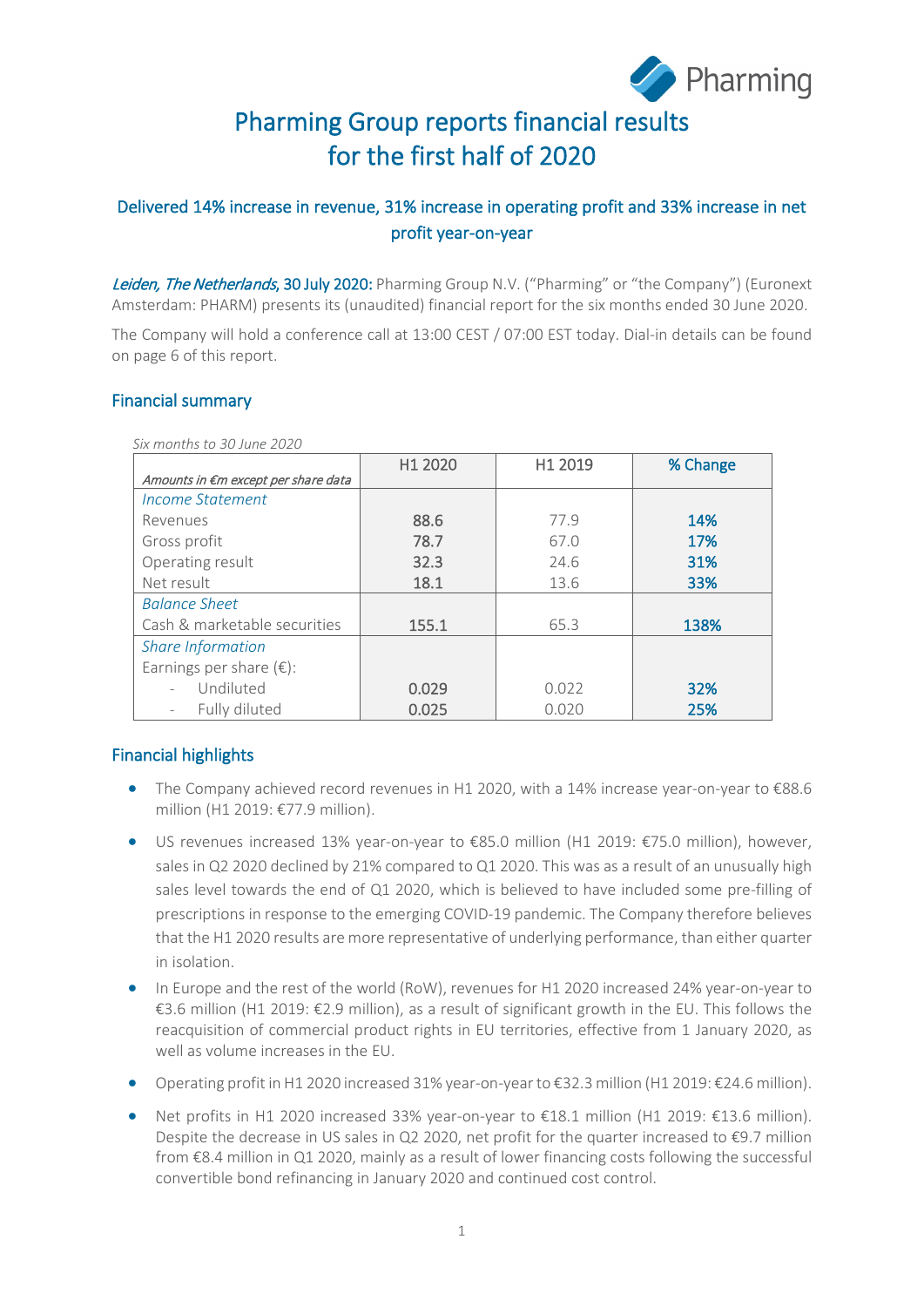

- Strengthened cash position to  $\epsilon$ 155.1 million as of 30 June 2020, an increase of  $\epsilon$ 19 million from €136.1 million at 31 March 2020 (cash at 31 December of €68.6 million). This is a result of strong positive operational cashflows during both Q1 and Q2, from Q2 onwards also supported by lower financing costs as result of the successful convertible bond re-financing in Q1.
- The equity position improved from €104.7 million at the end of December 2019 to €127.6 million at the end of June 2020. The majority of the increase in equity is related to the net result for the first half.
- Other financial liabilities, which refers to the contingent consideration reserved for the final successful sales performance milestone of US\$25 million to Bausch Health, did not increase. As a result, our estimation of the likelihood of paying this milestone in the future has not changed during the period.
- Since the last reporting date of 20 May 2020, the Company has issued, or reserved for issue, a total of 2.748.244 shares in connection with a number of exercises of options under the current schemes. The number of issued shares as of 30 July 2020 is 637.743.008. The fully diluted number of shares as of 30 July 2020 is 740.943.581.

## Operational highlights

- On 14 January 2020, the Company announced the placement of a €125 million 3% senior unsecured convertible bonds due 2025. The proceeds of the issue were used to redeem the remaining \$56 million of the original \$100 million loan from Orbimed Advisors and therefore reduced the Company's financing costs. The remaining balance of the net proceeds will support the Company's capital expenditure in relation to the expansion of commercialisation and manufacturing infrastructure.
- During Q1 2020, Pharming received European and US validation of its new production facility of starting material for the Company's lead product, RUCONEST®. On 21 January 2020, the Company received European Medicines Agency (EMA) approval for a Type II Variation for the new production facility. On 9 March 2020, the Company received approval on its Prior Approval Supplement from the US Food and Drug Administration (FDA) for the new production facility.
- On 11 March 2020, the Company announced Chief Financial Officer (CFO), Robin Wright, would not put himself up for re-election as a member of the Board of Management and therefore as CFO at the General Meeting of Shareholders. As a result, Robin Wright's term with Pharming ended on 20 May 2020. The search for a new CFO is well underway.
- On 23 March 2020, the Company announced it had been promoted to the Euronext Amsterdam MidKap index (AMX).
- On 21 April 2020, the Company reported encouraging results from a study of five patients with confirmed COVID-19 (SARS-CoV-2) infections hospitalised with related severe pneumonia that were treated with RUCONEST® under a compassionate use programme at the University Hospital of Basel, Switzerland. Following these encouraging results, a multinational, randomised, controlled investigator-initiated study, led by Dr Michael Osthoff from the University Hospital of Basel, is ready to recruit patients. Pharming expects the study to include up to 150 patients and to be carried out in multiple research centres in parallel, in Switzerland, the US and Latin-America.
- On 30 April 2020, the Company announced that the European Commission had approved an extension in the indication of RUCONEST®'s Marketing Authorisation to include the treatment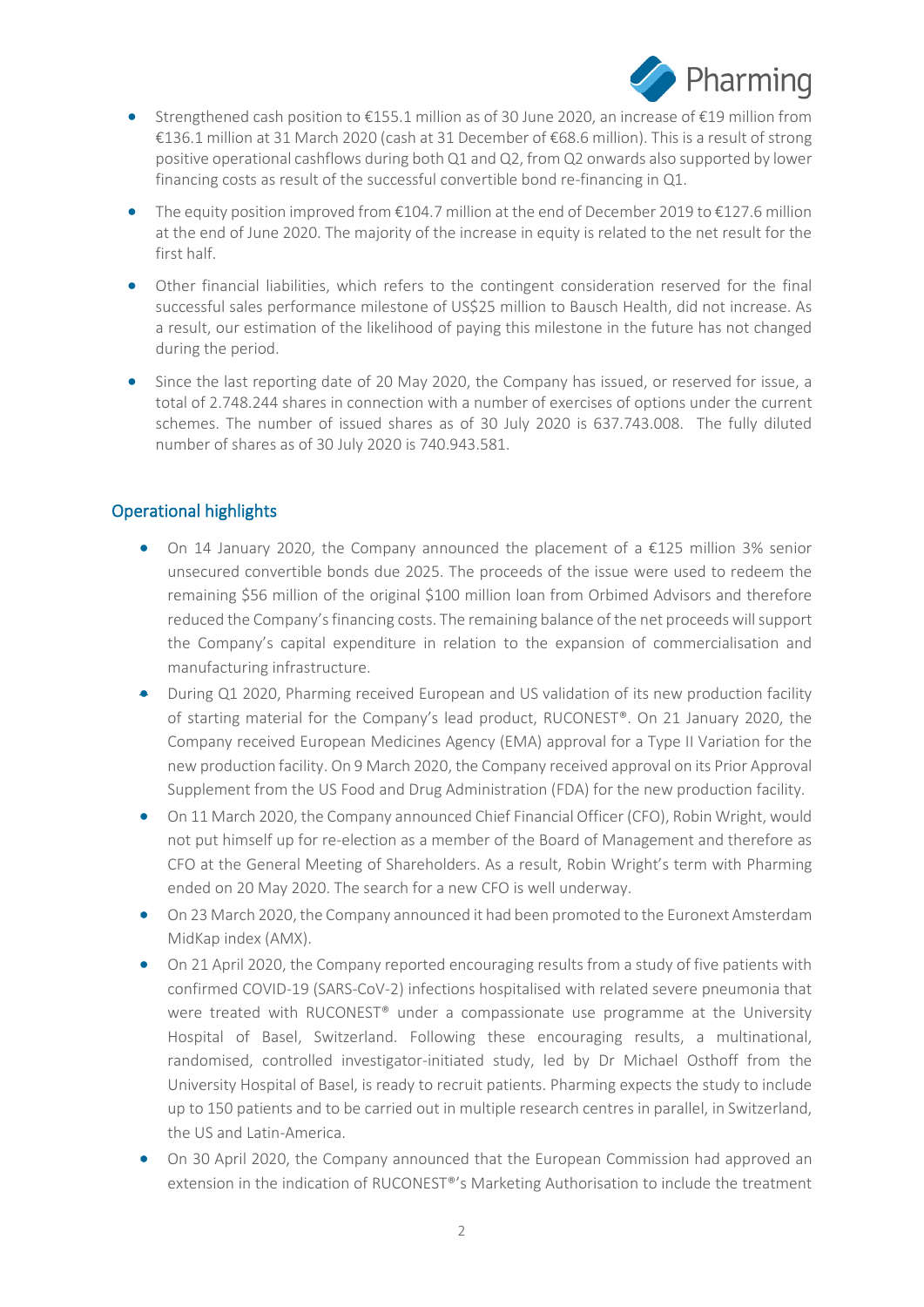

of acute hereditary angioedema (HAE) attacks in children (aged 2-13). In the EU, RUCONEST® has been approved for the treatment of acute HAE attacks in adults since 2010 and in adolescents since 2016.

• On 20 May 2020, the Company announced the nomination of Barbara Yanni and Mark Pyktett to the Board of Supervisory Directors. An Extraordinary General Meeting of Shareholders (EGM) is expected to convene in Q4 2020 for their official appointments. Until that time, both Barbara and Mark will hold observational roles.

#### COVID-19 update

Pharming continues to comply with international guidance and requirements across its operations to prioritise the health and safety of its employees during the COVID-19 pandemic.

An update on the impact of COVID-19 on the operations of the business is summarised below.

- No impact on the upscaling or continued production of RUCONEST®. The Company's new starting material facility, approved earlier this year, significantly increases Pharming's production capacity of RUCONEST®.
- No impact on the availability or distribution of RUCONEST<sup>®</sup> to HAE patients.
- The recruitment of new patients in ongoing clinical trials has been temporarily halted; patients already incorporated into ongoing clinical trials will continue to receive treatment.
- As a result of halted recruitment, timelines for the pre-eclampsia and acute kidney injury studies are expected to incur delays, subject to the return of recruitment.
- Recruitment in the registration enabling trial for leniolisib has started again and we continue to expect the potential launch of leniolisib in mid-2022.

#### Sijmen de Vries, Chief Executive Officer, commented:

*"We are delighted to announce strong results for the first half of the year, demonstrating consistent progress in a challenging period that included the restriction of all face-to-face sales and marketing activities. Thanks to the dedication, creativity and tenacity of our employees, we have been able to continue our growth trajectory, both in terms of production capacity and sales expansion, to deliver record results. We also continued to increase net profitability, supported by our successful convertible bond refinancing, which significantly lowered our financing costs, and the re-acquisition of RUCONEST®'s commercialisation rights for the remaining EU territories.*

*In addition, we have continued to demonstrate operational success, receiving EMA and FDA approval for a new production facility of RUCONEST® starting material, receiving approval for an expansion of the EU Marketing Authorisation for RUCONEST® to include children aged 2-13, and reporting encouraging results from a compassionate use study in the treatment of severe pneumonia related to COVID-19 with RUCONEST®, a further investigation into which is due to begin shortly. We are also encouraged that recruitment in the pivotal study for leniolisib has started again and we continue to expect the potential launch of the product in mid-2022. We remain confident we are well positioned to continue to deliver significant value to all our stakeholders in the second half of the year and beyond."*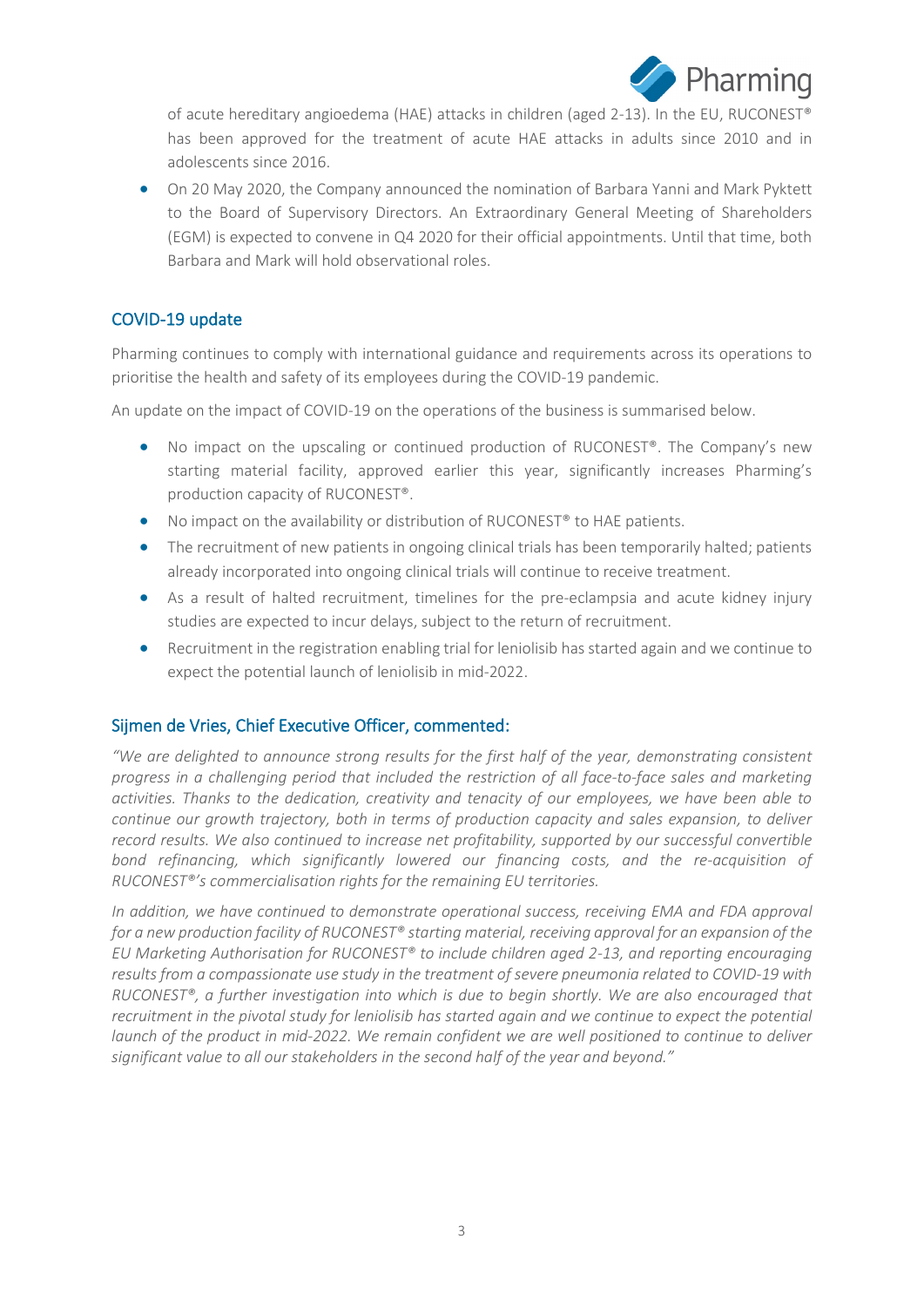

## Outlook

For the remainder of 2020, the Company expects:

- Subject to progression of the COVID-19 pandemic in the US; continued growth in revenues from sales of RUCONEST®, compared to the first half of 2020, mainly driven by the US and expanded European operations.
- Maintenance of positive net earnings during the year.
- Continued investment in the expansion of production of RUCONEST<sup>®</sup> in order to ensure continuity of supply to the growing markets in the US, Europe, China and the RoW.
- Investment in the ongoing clinical trials for pre-eclampsia and acute kidney injury, and support for investigators wishing to explore additional indications for RUCONEST®, such as the planned study in patients confirmed with COVID-19 infections with related severe pneumonia.
- Initiation of patient recruitment of the investigator sponsored, randomised controlled COVID-19 study, in centres in Switzerland, USA and Latin America.
- Investment in the continuing registration-enabling study for leniolisib for APDS, leading to headline data early in 2021.
- Investment in an Investigational New Drug Application to the FDA enabling studies for αglucosidase in Pompe disease and preclinical development of the new recombinant αgalactosidase candidate for Fabry's disease.
- Investment in acquisitions / in-licensing of other new development opportunities and assets as these occur.
- Increasing marketing activity where this can be profit-enhancing for Pharming.
- Continued close monitoring of the ongoing COVID-19 pandemic and the potential impact on the business.

No further financial guidance for 2020 is provided.

# About Pharming Group N.V.

Pharming is a specialty pharmaceutical company developing innovative products for the safe, effective treatment of rare diseases and unmet medical needs. Pharming's lead product, RUCONEST® (conestat alfa) is a recombinant human C1 esterase inhibitor approved for the treatment of acute Hereditary Angioedema ("HAE") attacks in patients in Europe, the US, Israel and South Korea. The product is available on a named-patient basis in other territories where it has not yet obtained marketing authorisation.

RUCONEST<sup>®</sup> is commercialised by Pharming in the US and in Europe, and the Company holds all other commercialisation rights in other countries not specified below. In some of these other countries distribution is made in association with the HAEi Global Access Program (GAP). RUCONEST® is distributed in Argentina, Colombia, Costa Rica, the Dominican Republic, Panama, and Venezuela by Cytobioteck, in South Korea by HyupJin Corporation and in Israel by Kamada.

RUCONEST<sup>®</sup> is also being evaluated for various additional indications. Pharming's technology platform includes a unique production process that has proven capable of producing industrial quantities of pure high quality recombinant human proteins in a more economical and less immunogenic way compared with current cell-line based methods.

Leads for enzyme replacement therapy ("ERT") for Pompe and Fabry's diseases are also being produced and optimised respectively at present.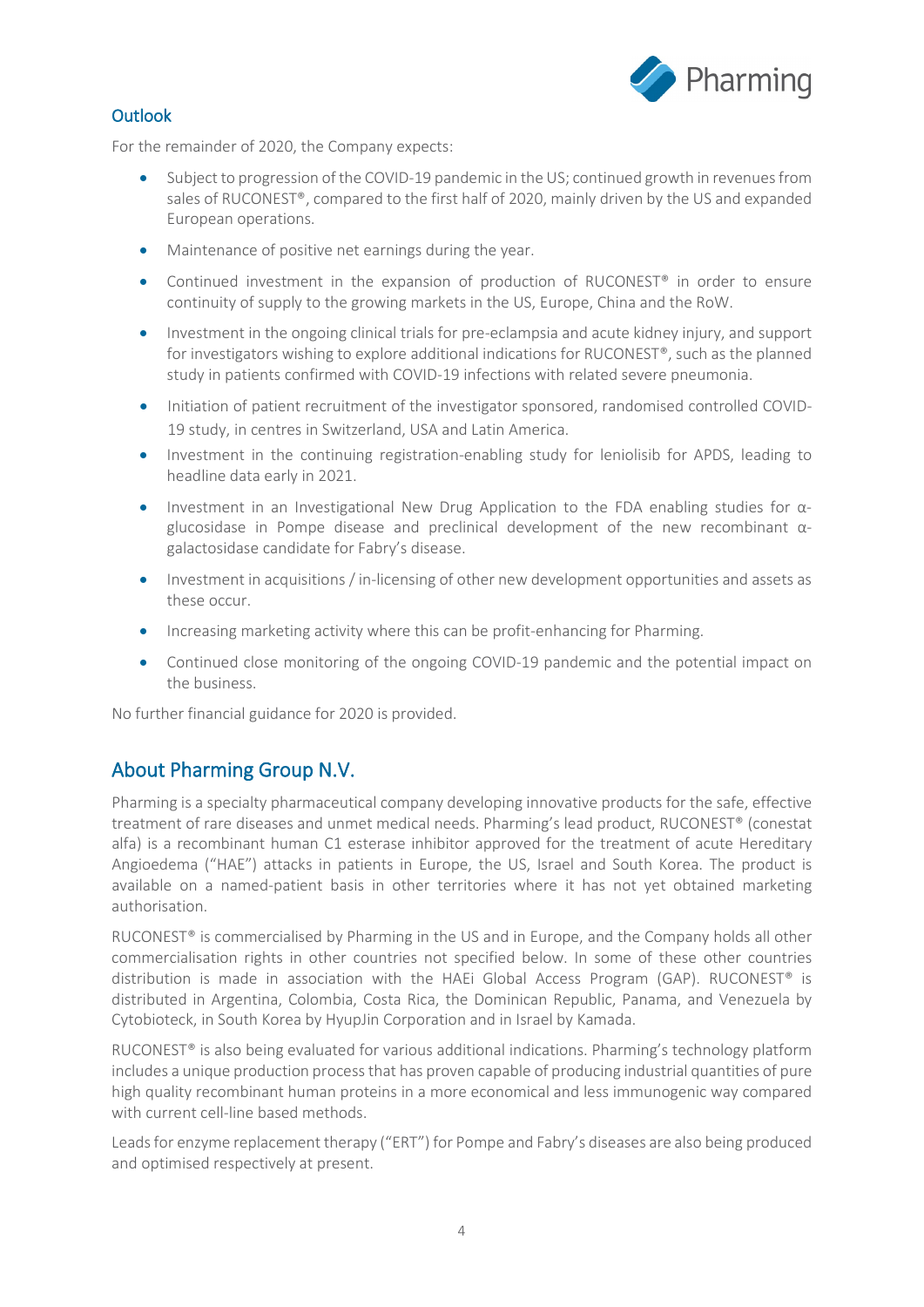

Pharming has recently in-licensed leniolisib from Novartis, a small molecule and selective PI3Kδ inhibitor, which is in a registrational study for activated PI3K-delta syndrome (APDS), a rare form of Primary Immunodeficiency.

Pharming has a long term partnership with the China State Institute of Pharmaceutical Industry ("CSIPI"), a Sinopharm company, for joint global development of new products, starting with recombinant human Factor VIII for the treatment of Haemophilia A. Preclinical development and manufacturing will take place to global standards at CSIPI and its affiliates and are funded by CSIPI. Clinical development will be shared between the partners with each partner taking the costs for their territories under the partnership.

Additional information is available on the Pharming website: [www.pharming.com](http://www.pharming.com/) 

# Forward-looking Statements

*This press release of Pharming Group N.V. and its subsidiaries ("Pharming", the "Company" or the "Group") may contain forward-looking statements including without limitation those regarding Pharming's financial projections, market expectations, developments, partnerships, plans, strategies and capital expenditures.*

*The Company cautions that such forward-looking statements may involve certain risks and uncertainties, and actual results may differ. Risks and uncertainties include without limitation the effect of competitive, political and economic factors, legal claims, the Company's ability to protect intellectual property, fluctuations in exchange and interest rates, changes in taxation laws or rates, changes in legislation or accountancy practices and the Company's ability to identify, develop and successfully commercialize new products, markets or technologies.*

*As a result, the Company's actual performance, position and financial results and statements may differ materially from the plans, goals and expectations set forth in such forward-looking statements. The Company assumes no obligation to update any forward-looking statements or information, which should be taken as of their respective dates of issue, unless required by laws or regulations.*

## For further public information, contact:

#### Pharming Group N.V.

Sijmen de Vries, CEO, Tel: +31 71 524 7400

Susanne Embleton, Investor Relations Manager: +31 71 524 7400

#### FTI Consulting, London, UK:

Victoria Foster Mitchell, Tel: +44 203 727 1136

#### LifeSpring Life Sciences Communication, Amsterdam, The Netherlands:

Leon Melens, Tel: +31 6 53 81 64 27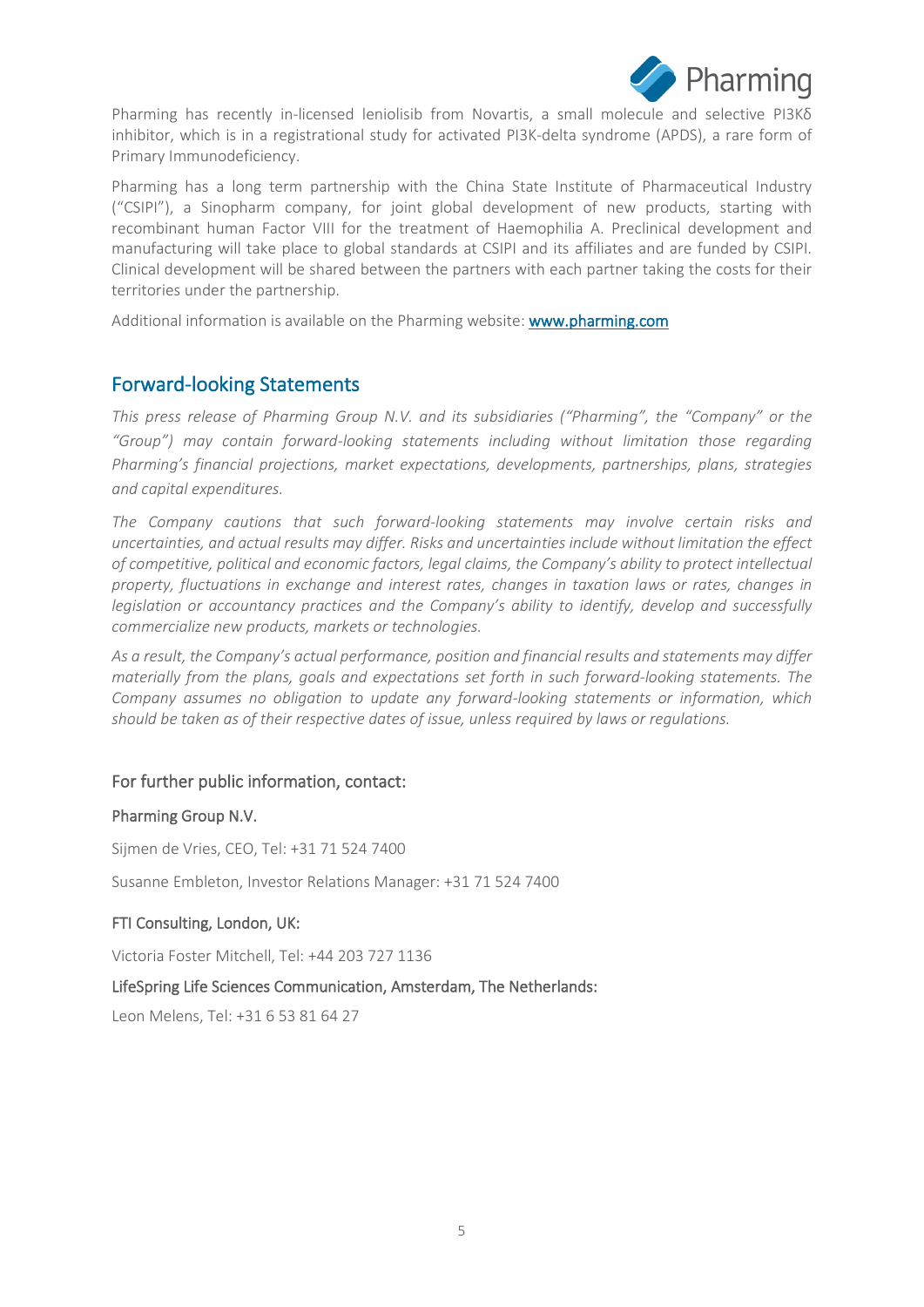

## Conference call information

| From the Netherlands: | +31 207095189              |
|-----------------------|----------------------------|
|                       | Toll-Free: 08004050000     |
| From the UK:          | +44 3333000804             |
|                       | Toll-Free: 08003589473     |
| From Belgium:         | +32 24035814               |
|                       | Toll-Free: 080029913       |
| From France:          | +33 170750711              |
|                       | Toll-Free: 0800946608      |
| From Switzerland:     | +41 225809034              |
|                       | Toll-Free: 0800721298      |
| From the $US^{\cdot}$ | +1 6319131422              |
|                       | Toll-Free: +1 855 85 70686 |

For other numbers, please see: [https://events-ftp.arkadin.com/ev/docs/NE\\_W2\\_TF\\_Events\\_International\\_Access\\_List.pdf](https://events-ftp.arkadin.com/ev/docs/NE_W2_TF_Events_International_Access_List.pdf)

#### Presentation link:

[https://arkadin-event.webex.com/arkadin](https://arkadin-event.webex.com/arkadin-event/onstage/g.php?MTID=e46000d81240a97b2024e3fa98526bd10)[event/onstage/g.php?MTID=e46000d81240a97b2024e3fa98526bd10](https://arkadin-event.webex.com/arkadin-event/onstage/g.php?MTID=e46000d81240a97b2024e3fa98526bd10)

Presentation Password/PIN: 31591389#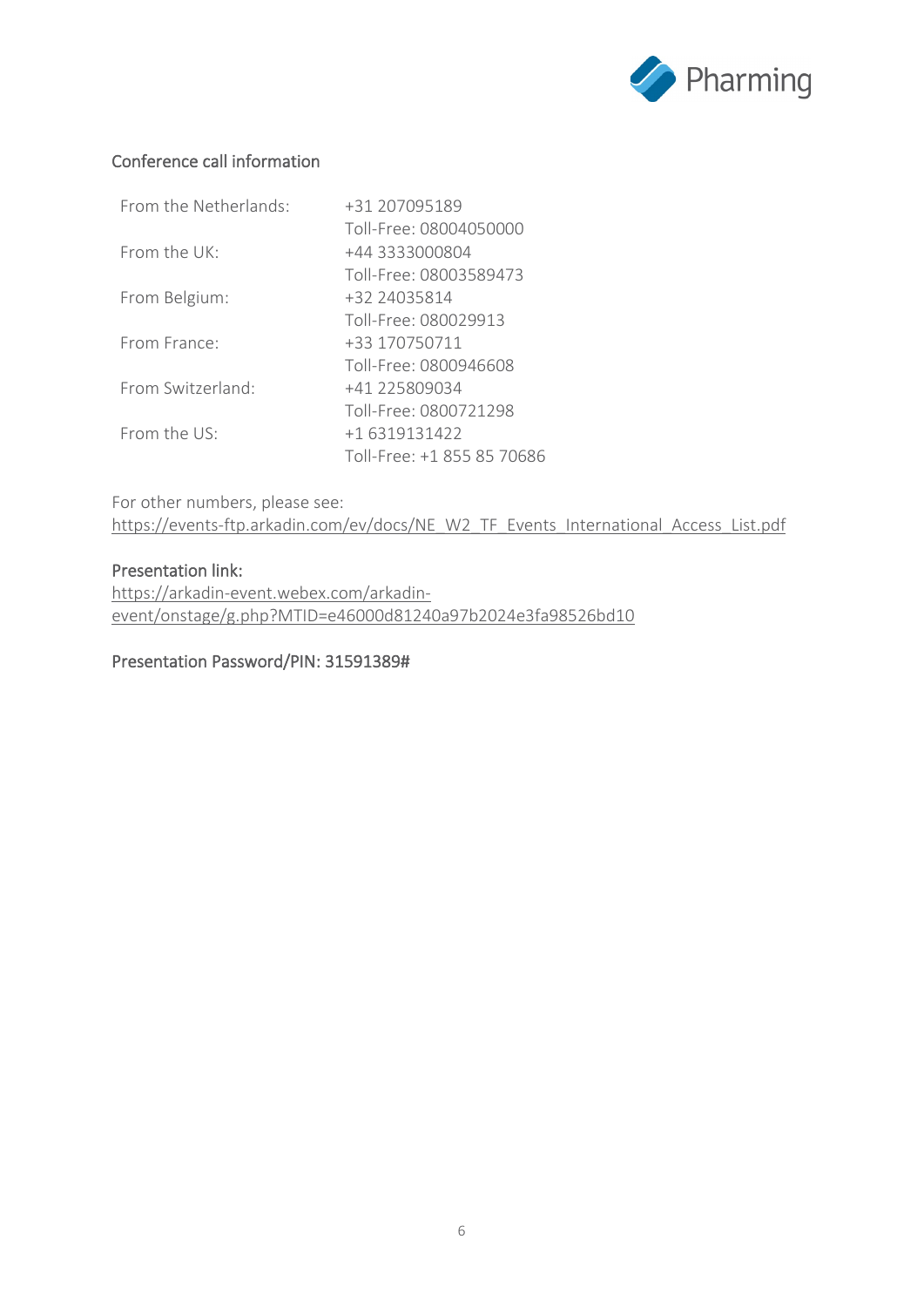

## Pharming Group N.V.

## Condensed Consolidated Interim Financial Statements (unaudited)

#### For the period ended 30 June 2020

- Condensed consolidated statement of profit or loss
- Condensed consolidated statement of comprehensive income
- Condensed consolidated statement of financial position
- Condensed consolidated statement of changes in equity
- Condensed consolidated statement of cash flow

Notes to the condensed consolidated interim financial statements

#### Appendix: Main Condensed Consolidated Interim Financial Statements reported in US dollars

(This appendix is not part of the Condensed Consolidated Interim Financial Statements)

- Condensed consolidated statement of profit or loss in US Dollar
- Condensed consolidated statement of financial position in US Dollar
- Condensed consolidated statement of cash flows in US Dollar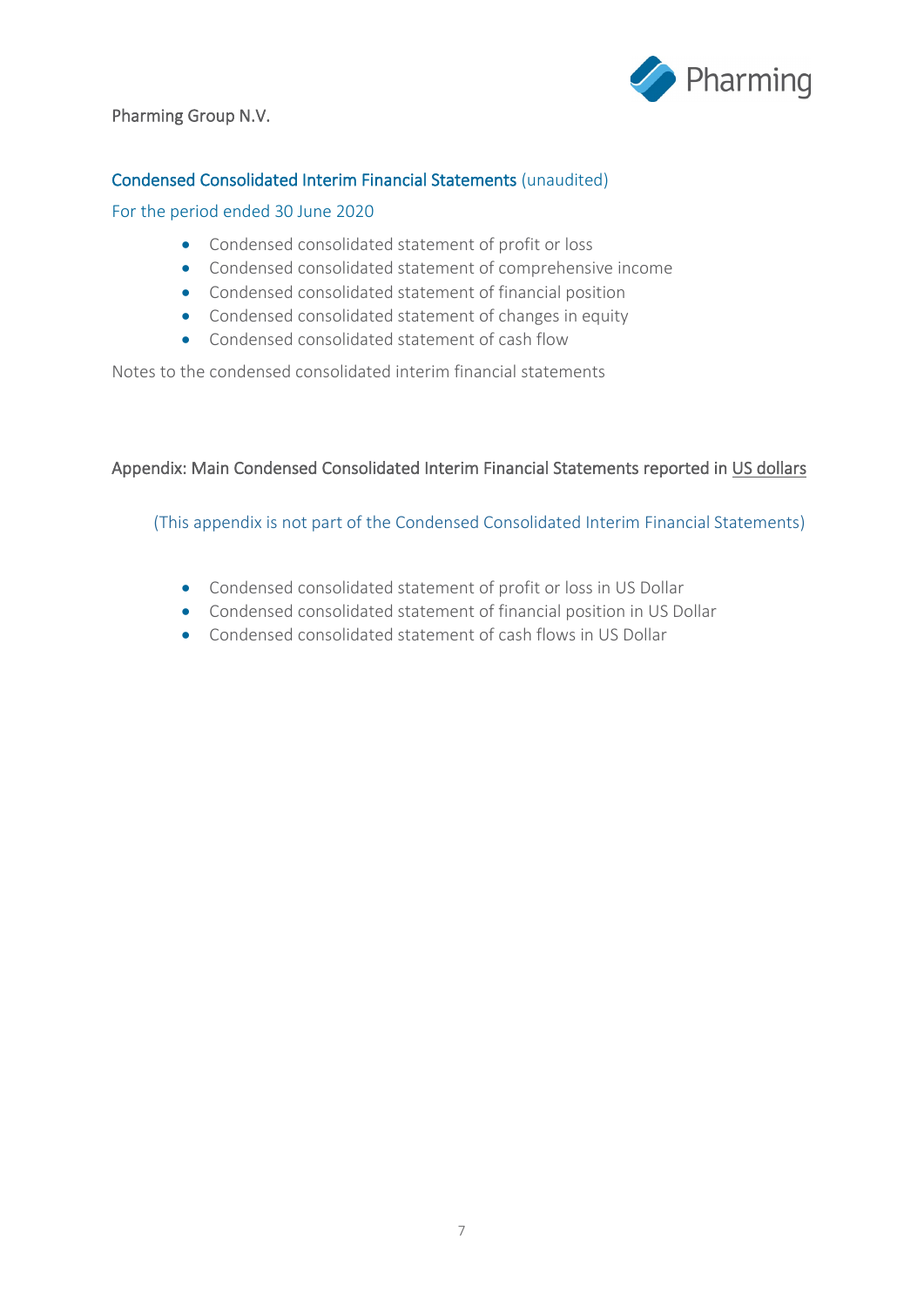

## Condensed Consolidated Statement of Profit or Loss For the period ended 30 June

| Amounts in € '000                                             | notes | <b>HY 2020</b> | <b>HY 2019</b> |
|---------------------------------------------------------------|-------|----------------|----------------|
|                                                               |       |                |                |
| <b>Revenues</b>                                               | 7     | 88.593         | 77.935         |
| Costs of sales                                                | 8     | (9.858)        | (10.956)       |
| <b>Gross profit</b>                                           |       | 78.735         | 66.979         |
| Other income                                                  |       | 475            | 148            |
| Research and development                                      |       | (15.991)       | (14.877)       |
| General and administrative                                    |       | (8.917)        | (6.842)        |
| Marketing and sales                                           |       | (21.991)       | (20.776)       |
| Costs                                                         | 8     | (46.899)       | (42.495)       |
| <b>Operating result</b>                                       |       | 32.311         | 24.632         |
| Fair value gain (loss) on revaluation derivatives             |       | 84             | (8)            |
| Other financial income                                        | 9     | 1.121          | 506            |
| Other financial expenses                                      | 9     | (7.741)        | (6.767)        |
| Financial income and expenses                                 |       | (6.536)        | (6.269)        |
| Share of net profits in associates using the equity<br>method | 10    | 121            | 299            |
| Result before income tax                                      |       | 25.896         | 18.662         |
| Income tax credit (expense)                                   |       | (7.753)        | (5.068)        |
| Net result for the year                                       |       | 18.143         | 13.594         |
| Attributable to:                                              |       |                |                |
| Owners of the parent                                          |       | 18.143         | 13.594         |
| <b>Total net result</b>                                       |       | 18.143         | 13.594         |
| Basic earnings per share $(\epsilon)$                         | 15    | 0,029          | 0,022          |
| Fully-diluted earnings per share $(\epsilon)$                 | 15    | 0,025          | 0,020          |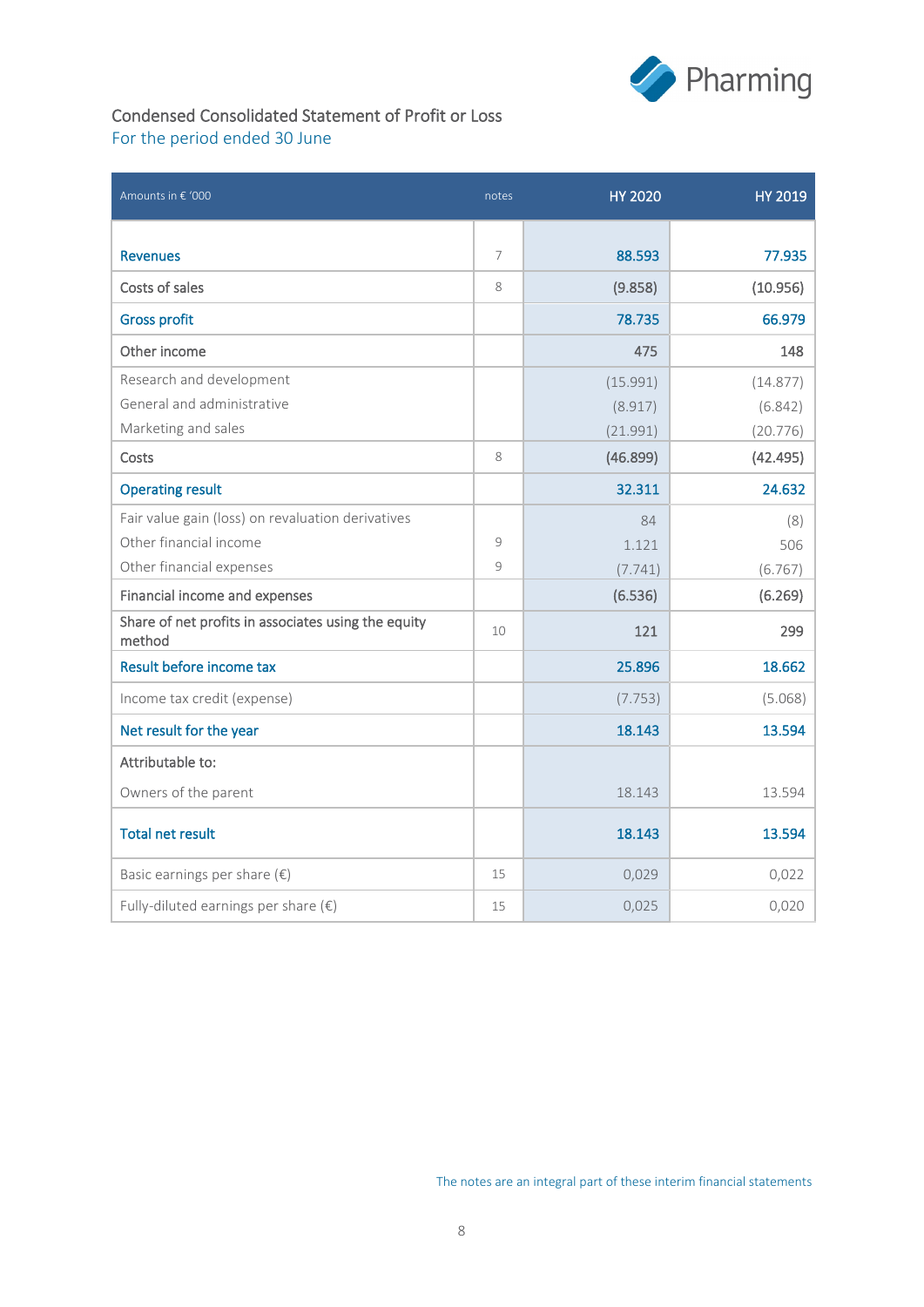

## Condensed Consolidated Statement of Comprehensive Income For the period ended 30 June

| Amounts in € '000                                             | <b>HY 2020</b> | <b>HY 2019</b> |
|---------------------------------------------------------------|----------------|----------------|
| Net result for the year                                       | 18.143         | 13.594         |
| Currency translation differences                              | 35             | (200)          |
| Items that may be subsequently reclassified to profit or loss | 35             | (200)          |
| Other comprehensive income (loss), net of tax                 | 35             | (200)          |
| Total comprehensive income (loss) for the year                | 18.178         | 13.394         |
| Attributable to:                                              |                |                |
| Owners of the parent                                          | 18.178         | 13.394         |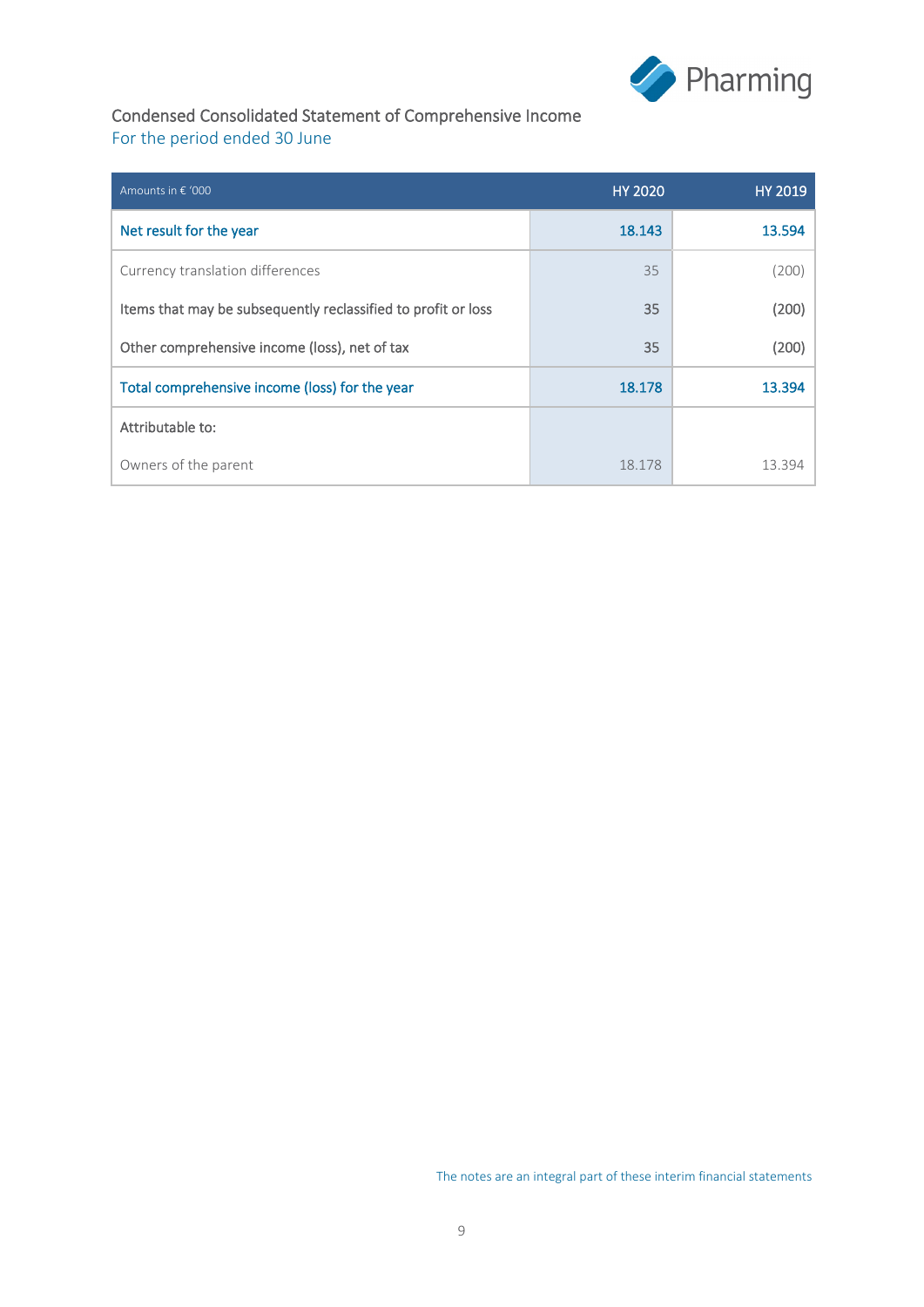

## Condensed Consolidated Balance Sheet As at date shown

| Amounts in € '000                                 | notes | 30 June<br>2020 | 31 December<br>2019 |
|---------------------------------------------------|-------|-----------------|---------------------|
|                                                   |       |                 |                     |
| Intangible assets                                 | 16    | 77.219          | 70.809              |
| Property, plant and equipment                     |       | 8.748           | 8.553               |
| Right-of-use assets                               |       | 5.284           | 5.979               |
| Deferred tax assets                               | 17    | 22.582          | 28.590              |
| Investments accounted for using the equity method | 10    | 5.616           | 5.508               |
| Restricted cash                                   |       | 2.272           | 2.268               |
| Non-current assets                                |       | 121.721         | 121.707             |
|                                                   |       |                 |                     |
| Inventories                                       | 11    | 16.223          | 14.467              |
| Trade and other receivables                       |       | 26.386          | 25.737              |
| Cash and cash equivalents                         |       | 152.782         | 66.299              |
| <b>Current assets</b>                             |       | 195.391         | 106.503             |
|                                                   |       |                 |                     |
| <b>Total assets</b>                               |       | 317.112         | 228.210             |
|                                                   |       |                 |                     |
| Share capital                                     |       | 6.377           | 6.313               |
| Share premium                                     |       | 396.033         | 392.266             |
| Legal reserves                                    |       | 3.809           | 3.718               |
| Accumulated deficit                               |       | (278.650)       | (297.618)           |
| Shareholders' equity                              | 12    | 127.569         | 104.679             |
| Convertible bonds                                 | 13    | 123.222         |                     |
| Lease liabilities                                 | 14    | 4.133           | 4.363               |
| Other financial liabilities                       |       | 18.298          | 17.282              |
| Non-current liabilities                           |       | 145.653         | 21.645              |
|                                                   |       |                 |                     |
| Loans and borrowings                              | 13    |                 | 45.590              |
| Derivative financial liabilities                  |       | 185             | 268                 |
| Trade and other payables                          |       | 42.158          | 36.247              |
| Lease liabilities                                 |       | 1.547           | 1.946               |
| Other financial liabilities                       |       |                 | 17.835              |
| <b>Current liabilities</b>                        |       | 43.890          | 101.886             |
|                                                   |       |                 |                     |
| <b>Total equity and liabilities</b>               |       | 317.112         | 228.210             |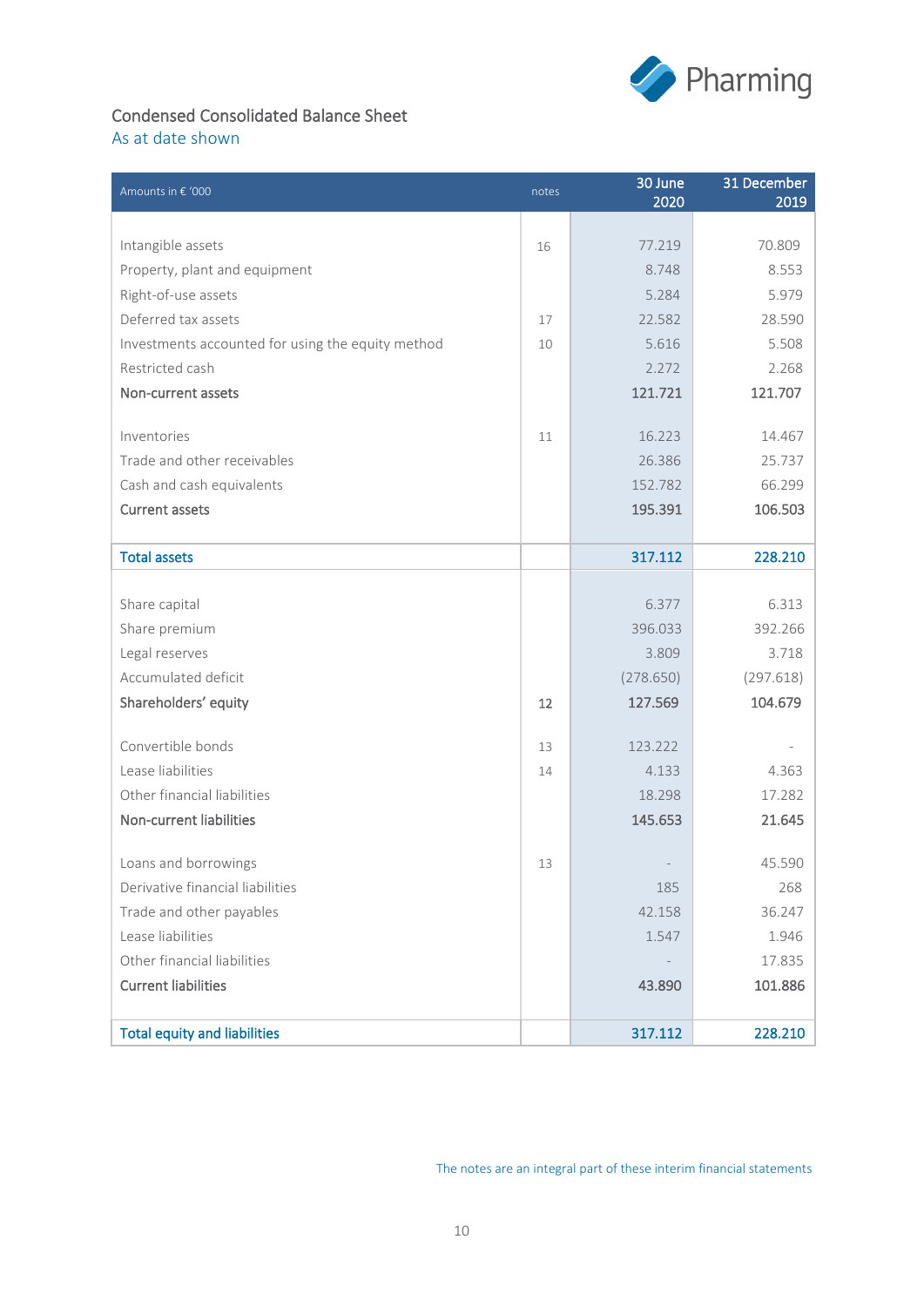

## Condensed Consolidated Statement of Changes in Equity For the period ended 30 June

#### Attributable to owners of the parent

| Amounts in € '000                                             | notes | Number of<br>shares<br>(in '000) | <b>Share</b><br>capital      | <b>Share</b><br>premium |
|---------------------------------------------------------------|-------|----------------------------------|------------------------------|-------------------------|
|                                                               |       |                                  |                              |                         |
| Balance at 1 January 2019 as reported in HY report            |       | 621.501                          | 6.215                        | 387.525                 |
| Result for the year                                           |       |                                  |                              |                         |
| Other comprehensive income (loss) for the half-year           |       |                                  |                              |                         |
| Total comprehensive income (loss) for the half-year           |       |                                  | $\qquad \qquad \blacksquare$ |                         |
| Legal reserves development expenses                           |       |                                  |                              |                         |
| Share-based compensation                                      |       |                                  |                              |                         |
| Bonuses settled in shares                                     |       | 3                                |                              | 3                       |
| Shares issued for cash                                        |       | 1.635                            | 16                           | 228                     |
| Warrants exercised/ issued                                    |       | 180                              | 1                            | 158                     |
| Options exercised                                             |       | 2.564                            | 25                           | 1.396                   |
| Total transactions with owners, recognised directly in equity |       | 4.382                            | 42                           | 1.785                   |
| Balance at 30 June 2019                                       |       | 625.883                          | 6.257                        | 389.310                 |

| Balance at 1 January 2020                                     |    | 631.323 | 6.313                    | 392.266 |
|---------------------------------------------------------------|----|---------|--------------------------|---------|
| Result for the half-year                                      |    |         |                          |         |
| Other comprehensive income (loss) for the half-year           |    |         |                          |         |
| Total comprehensive income (loss) for the half-year           |    |         | $\overline{\phantom{0}}$ |         |
| Legal reserves development expenses                           |    |         |                          |         |
| Share-based compensation                                      |    |         |                          |         |
| Bonuses settled in shares                                     | 12 |         |                          |         |
| Value of conversion rights on convertible bonds               | 14 |         |                          |         |
| Shares issued for cash                                        | 12 | 2.061   | 21                       | 1.389   |
| Warrants exercised/ issued                                    | 12 |         |                          |         |
| Options exercised                                             | 12 | 4.319   | 43                       | 2.378   |
| Total transactions with owners, recognised directly in equity |    | 6.380   | 64                       | 3.767   |
| Balance at 30 June 2020                                       |    | 637.703 | 6.377                    | 396.033 |

The notes are an integral part of these interim financial statements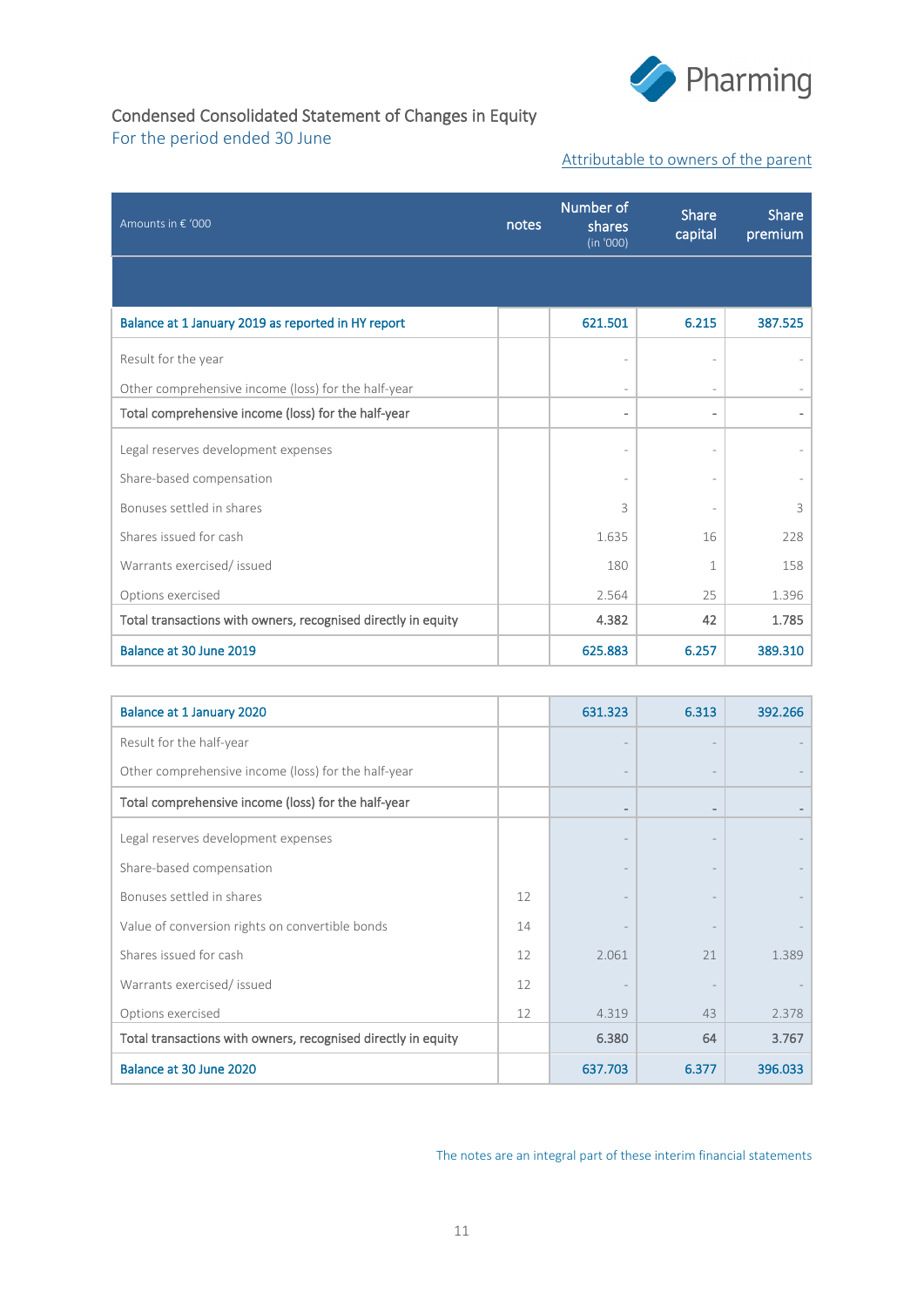

# Attributable to owners of the parent

| Amounts in € '000                                                | notes | Legal reserves                     |                               | Accumulated<br>deficit | <b>Total</b><br>equity |
|------------------------------------------------------------------|-------|------------------------------------|-------------------------------|------------------------|------------------------|
|                                                                  |       | Capitalized<br>development<br>cost | <b>Translation</b><br>reserve |                        |                        |
| Balance at 1 January 2019 as reported in HY report               |       | 2.237                              | (590)                         | (333.636)              | 61.751                 |
| Result for the year                                              |       |                                    |                               | 13.594                 | 13.594                 |
| Other comprehensive income (loss) for the half-year              |       | $\overline{\phantom{a}}$           | (200)                         |                        | (200)                  |
| Total comprehensive income (loss) for the half-year              |       |                                    | (200)                         | 13.594                 | 13.394                 |
| Legal reserves development expenses                              |       | 310                                |                               | (310)                  |                        |
| Share-based compensation                                         |       |                                    |                               | 1.350                  | 1.350                  |
| Bonuses settled in shares                                        |       |                                    |                               |                        | 3                      |
| Shares issued for cash                                           |       |                                    |                               | (244)                  |                        |
| Warrants exercised/ issued                                       |       |                                    |                               |                        | 159                    |
| Options exercised                                                |       |                                    |                               | (588)                  | 833                    |
| Total transactions with owners, recognised directly in<br>equity |       | 310                                |                               | 208                    | 2.345                  |
| Balance at 30 June 2019                                          |       | 2.547                              | (790)                         | (319.834)              | 77.490                 |

| Balance at 1 January 2020                                        |    | 4.347                    | (629) | (297.618) | 104.679 |
|------------------------------------------------------------------|----|--------------------------|-------|-----------|---------|
| Result for the half-year                                         |    |                          |       | 18.143    | 18.143  |
| Other comprehensive income (loss) for the half-year              |    |                          | 35    |           | 35      |
| Total comprehensive income (loss) for the half-year              |    |                          | 35    | 18.143    | 18.178  |
| Legal reserves development expenses                              |    | 56                       |       | (56)      |         |
| Share-based compensation                                         |    | $\overline{\phantom{a}}$ |       | 1.391     | 1.391   |
| Bonuses settled in shares                                        | 12 |                          |       |           |         |
| Value of conversion rights on convertible bonds                  | 14 |                          |       | 1.405     | 1.405   |
| Shares issued for cash                                           | 12 |                          |       | (1.410)   |         |
| Warrants exercised/issued                                        | 12 |                          |       |           |         |
| Options exercised                                                | 12 |                          |       | (505)     | 1.916   |
| Total transactions with owners, recognised directly in<br>equity |    | 56                       |       | 825       | 4.712   |
| Balance at 30 June 2020                                          |    | 4.403                    | (594) | (278.650) | 127.569 |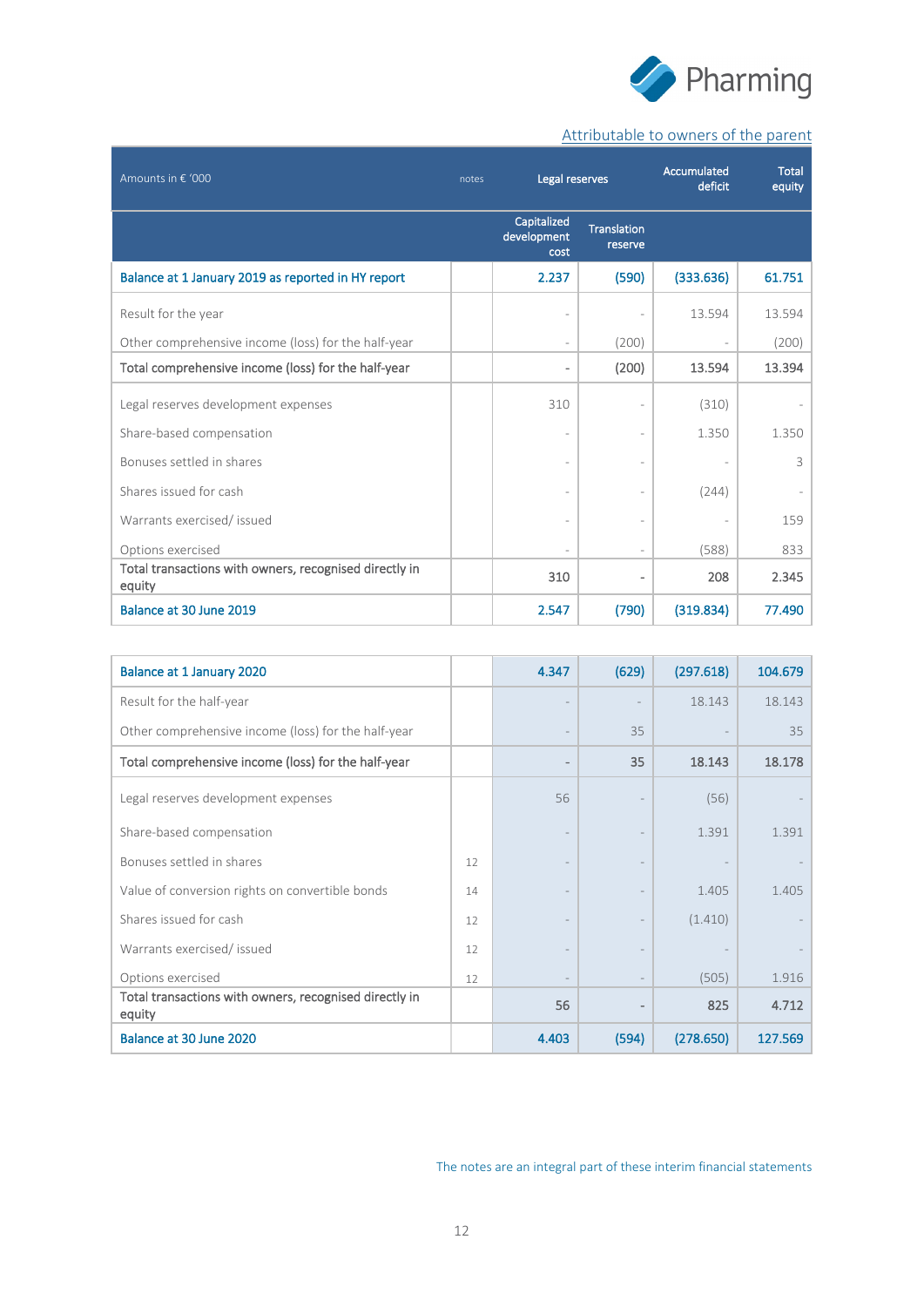

# Condensed Consolidated Statement of Cash Flow

# For the period ended 30 June

| Amounts in €'000                                                                                                                                                                                                                          | <b>HY 2020</b>                                                      | <b>HY 2019</b>                                         |
|-------------------------------------------------------------------------------------------------------------------------------------------------------------------------------------------------------------------------------------------|---------------------------------------------------------------------|--------------------------------------------------------|
| <b>Operating result</b>                                                                                                                                                                                                                   | 32.311                                                              | 24.632                                                 |
| Non-cash adjustments:<br>Depreciation, amortisation, impairment<br>Accrued employee benefits<br>Release contract liabilities<br>Operating cash flows before changes in working capital                                                    | 3.122<br>1.391<br>36.824                                            | 2.794<br>1.350<br>(400)<br>28.376                      |
| Changes in working capital:<br>Inventories<br>Trade and other receivables<br>Payables and other current liabilities<br>Total changes in working capital                                                                                   | (1.756)<br>(649)<br>5.828<br>3.423                                  | 4.610<br>(7.379)<br>170<br>(2.599)                     |
| Changes in non-current assets, liabilities and equity<br>Cash generated from (used in) operations before interest and taxes                                                                                                               | (33)<br>40.214                                                      | (605)<br>25.172                                        |
| Income taxes paid                                                                                                                                                                                                                         | (50)                                                                | (625)                                                  |
| Net cash flows generated from (used in) operating activities                                                                                                                                                                              | 40.164                                                              | 24.547                                                 |
| Capital expenditure for property, plant and equipment<br>Investment intangible assets<br>Investment in associates<br>Acquisition of license                                                                                               | (1.035)<br>(230)<br>(13)<br>(7.939)                                 | (1.216)<br>(521)<br>(2.503)                            |
| Net cash flows used in investing activities                                                                                                                                                                                               | (9.217)                                                             | (4.240)                                                |
| Repayment on loans and borrowings<br>Proceeds of issued convertible bonds<br>Payment on contingent consideration<br>Interests on loans and leases<br>Payment of lease liabilities<br>Interest received<br>Proceeds of equity and warrants | (49.914)<br>122.682<br>(18.135)<br>(720)<br>(1.402)<br>479<br>1.916 | (15.533)<br>(17.635)<br>(4.830)<br>(619)<br>475<br>992 |
|                                                                                                                                                                                                                                           |                                                                     |                                                        |
| Net cash flows generated from (used in) financing activities                                                                                                                                                                              | 54.906                                                              | (37.150)                                               |
| Increase (decrease) of cash<br>Exchange rate effects<br>Cash and cash equivalents at 1 January                                                                                                                                            | 85.853<br>634<br>68.567                                             | (16.843)<br>593<br>81.515                              |
| Total cash and cash equivalents at 30 June                                                                                                                                                                                                | 155.054                                                             | 65.265                                                 |

The notes are an integral part of these interim financial statements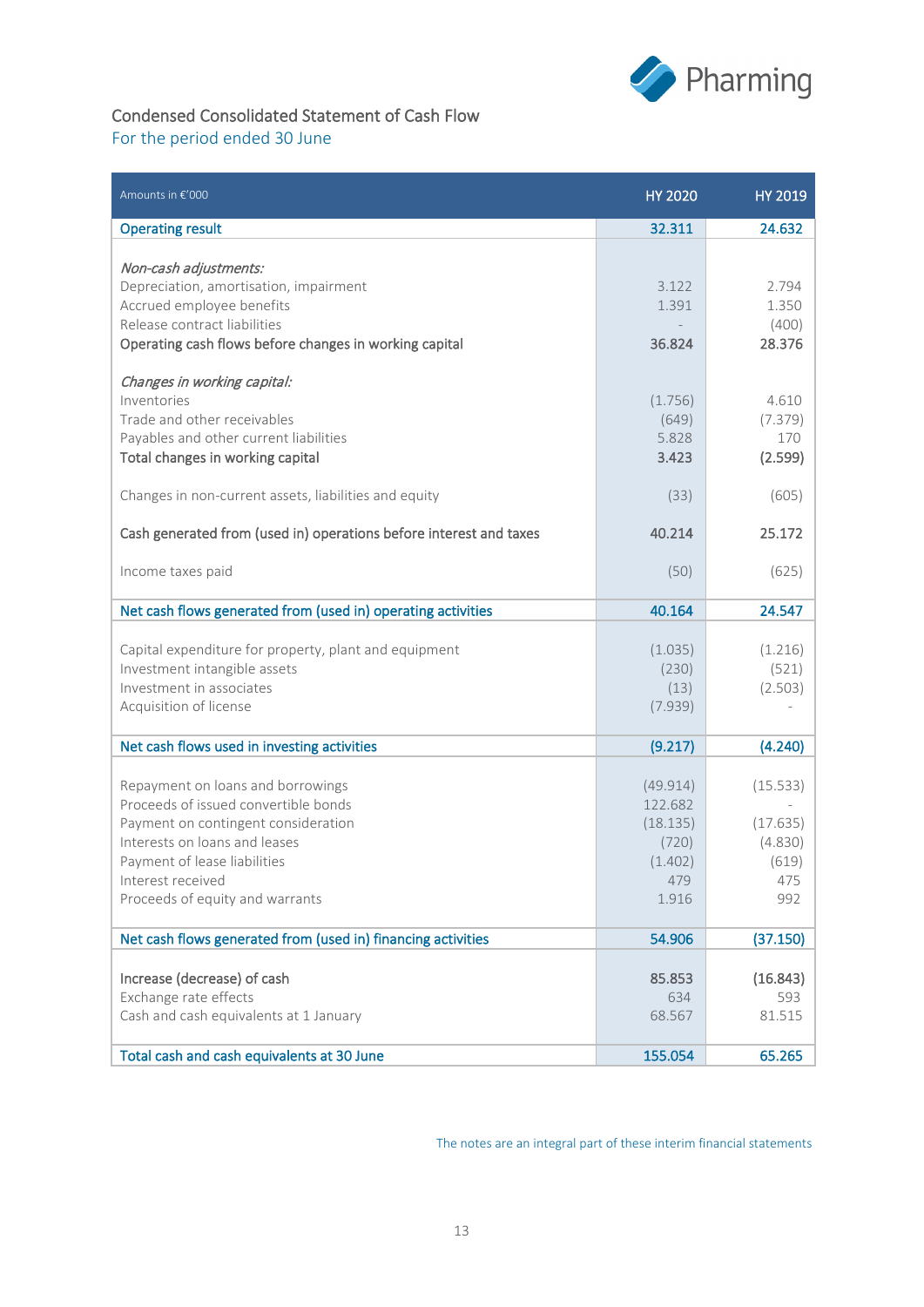

## Notes to the Condensed Consolidated Interim Financial Statements For the period ended 30 June

## *1. Company information*

Pharming Group N.V. is a limited liability public company which is listed on Euronext Amsterdam (PHARM), with its headquarters and registered office located at:

Darwinweg 24 2333 CR Leiden The Netherlands

## *2. Basis of preparation*

The consolidated interim financial statements for the six-month ended 30 June 2020 have been prepared in accordance with Accounting Standard IAS 34, *Interim financial reporting*. The condensed interim financial statements should be read in conjunction with the annual financial statements for the year ended 31 December 2019, which have been prepared in accordance with International Financial Reporting Standards (IFRS) and IFRS Interpretations Committee (IFRS IC) interpretations applicable to companies reporting under IFRS as endorsed by the European Union and valid as of the balance sheet date.

## *3. Accounting policies*

Accounting policies are consistent with those of the financial statements for the year ended 31 December 2019.

## *4. Estimates and judgements*

The preparation of interim financial statements in conformity with IFRS requires the use of certain critical accounting estimates. It also requires management to exercise its judgement in the process of applying the Company's accounting policies. In preparing these condensed interim financial statements, the significant judgements made by management in applying the Company's accounting policies were the same as those applied to the consolidated financial statements for the year ended 31 December 2019.

#### *5. Going concern*

In preparing and finishing the interim financial statements the Board of Management of Pharming has assessed the Company's ability to fund its operations for a period of at least eighteen months after the date the interim financial statements are issued. Based upon the assessment on a going concern basis, the Company has concluded that funding of its operations for a period of eighteen months, after the date the interim financial statements are issued, is realistic and achievable. Overall, based on the outcome of this assessment, the interim financial statements have been prepared on a going concern basis.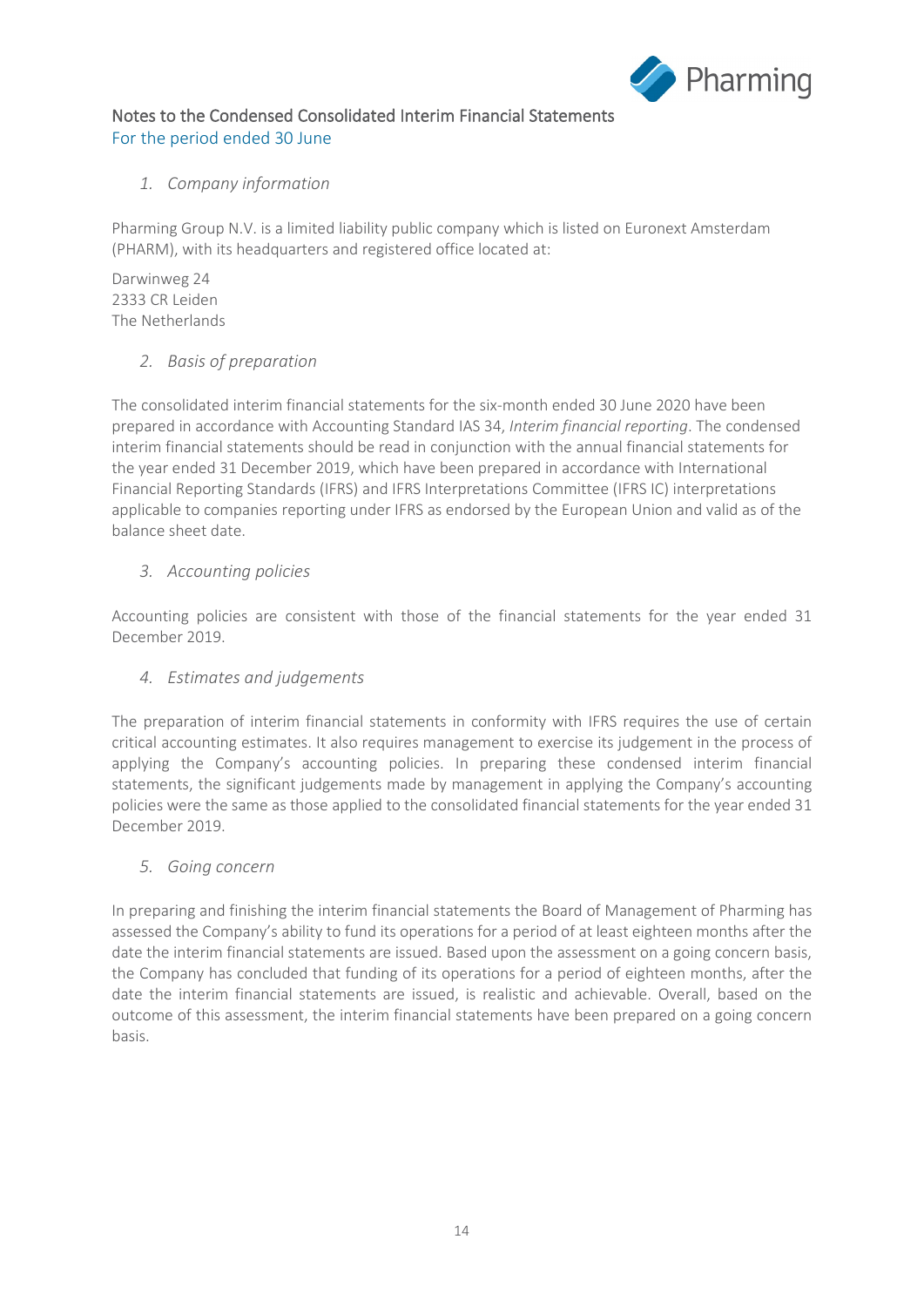

#### *6. Seasonality of operations*

Seasonality has no material impact on Company's interim financial statements.

7. *Segment information*

The Board of Management is the chief operating decision-maker. The Board of Management considers the business from both a geographic and product perspective. From a product perspective, the Company's business is almost exclusively related to the recombinant human C1 esterase inhibitor business. From a geographic perspective, the Company is operating in the areas: the US, Europe and Rest of the World (RoW). The Board of Management primarily measures revenues to assess the performance of the operating areas. Costs and assets are not allocated to the geographic areas.

Total revenues and gross profit per geographic segment for the period ended 30 June:

| Amounts in € '000         | <b>HY 2020</b> | HY 2019 |
|---------------------------|----------------|---------|
| Revenues:                 |                |         |
| US                        | 84.982         | 75.018  |
| Europe                    | 3.158          | 2.105   |
| RoW                       | 453            | 812     |
| <b>Total revenues</b>     | 88.593         | 77.935  |
| Gross profit:             |                |         |
| US                        | 77.068         | 66.194  |
| Europe                    | 1.282          | 202     |
| RoW                       | 385            | 583     |
| <b>Total gross profit</b> | 78.735         | 66.979  |

#### *8. Expenses by nature*

Cost of sales in the first half year of 2020 amounted to €9.9 million (HY 2019: €11.0 million). Inventory impairments amounted to a release of  $\epsilon$  (0.3) million in the first half of 2020 (2019: addition of  $\epsilon$ 0.5 million). The impairment stems from the valuation of the inventories against lower net realisable value, related to reallocation of inventories to the different markets with different prices, based on sales forecasts by management and commercial partners, and clinical programmes.

Operating costs increased to €46.9 million from €42.5 million in the first half year of 2019. The increase is a result of the increased sales activities in the US, increased development costs for both our current product as the new pipeline, and increased cost for strengthening of supporting departments.

## *Employee benefits*

Employee benefits are charged to research and development costs, general and administrative costs or marketing and sales costs based on the nature of the services provided.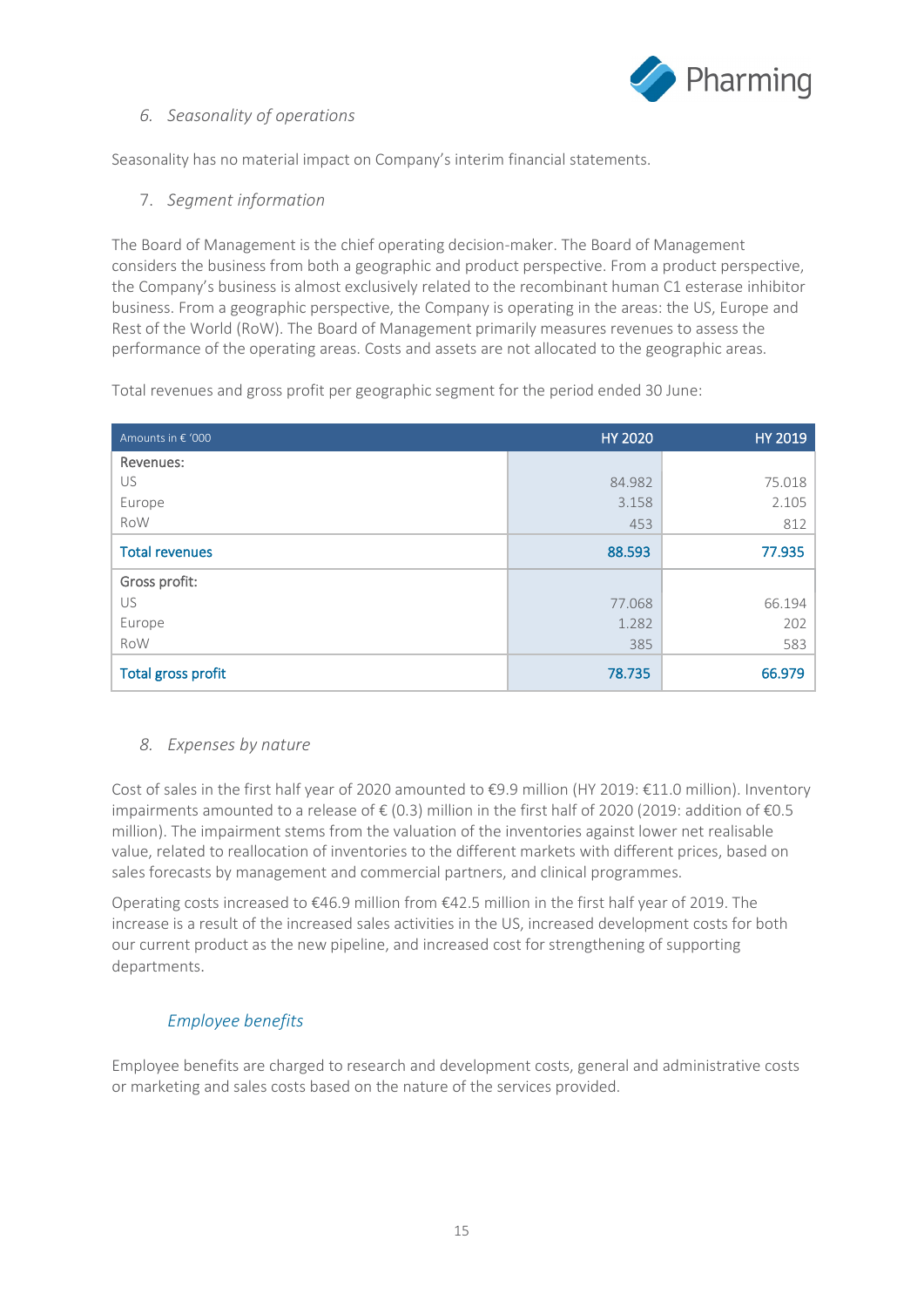

# *Depreciation and amortisation charges*

| Amounts in $\epsilon$ '000    | <b>HY 2020</b> | HY 2019 |
|-------------------------------|----------------|---------|
| Property, plant and equipment | (840)          | (679)   |
| Right-of-use assets           | (784)          | (674)   |
| Intangible assets             | (1.759)        | (1.440) |
| Total                         | (3.383)        | (2.793) |

The depreciation on right-of-use assets relates to leased buildings and cars*.*

The amortisation of the intangible assets mainly relates to the re-acquired US commercialisation rights and are allocated to marketing and sales costs in the statement of income.

*9. Financial expenses* 

| Amounts in € '000                         | <b>HY 2020</b> | <b>HY 2019</b>    |
|-------------------------------------------|----------------|-------------------|
| Foreign currency results                  | 634            |                   |
| Interest income                           | 487            | 475               |
| Contingent consideration                  |                | 31                |
| Other financial income                    | 1.121          | 506               |
| Foreign currency results                  |                | (208)             |
| Interest loans and borrowings             | (449)          | (6.229)           |
| Exit fees and expenses                    | (3.672)        |                   |
| Interest on convertible bonds             | (1.944)        |                   |
| Other interest expenses                   | (382)          | (330)             |
| Contingent consideration                  | (1.216)        |                   |
| Other financial expenses                  | (78)           | $\qquad \qquad -$ |
| <b>Other financial expenses</b>           | (7.741)        | (6.767)           |
|                                           |                |                   |
| Total other financial income and expenses | (6.620)        | (6.261)           |

The exit fees and expenses relate to the repayment in full of the loan from Orbimed Royalty Opportunities II, LP.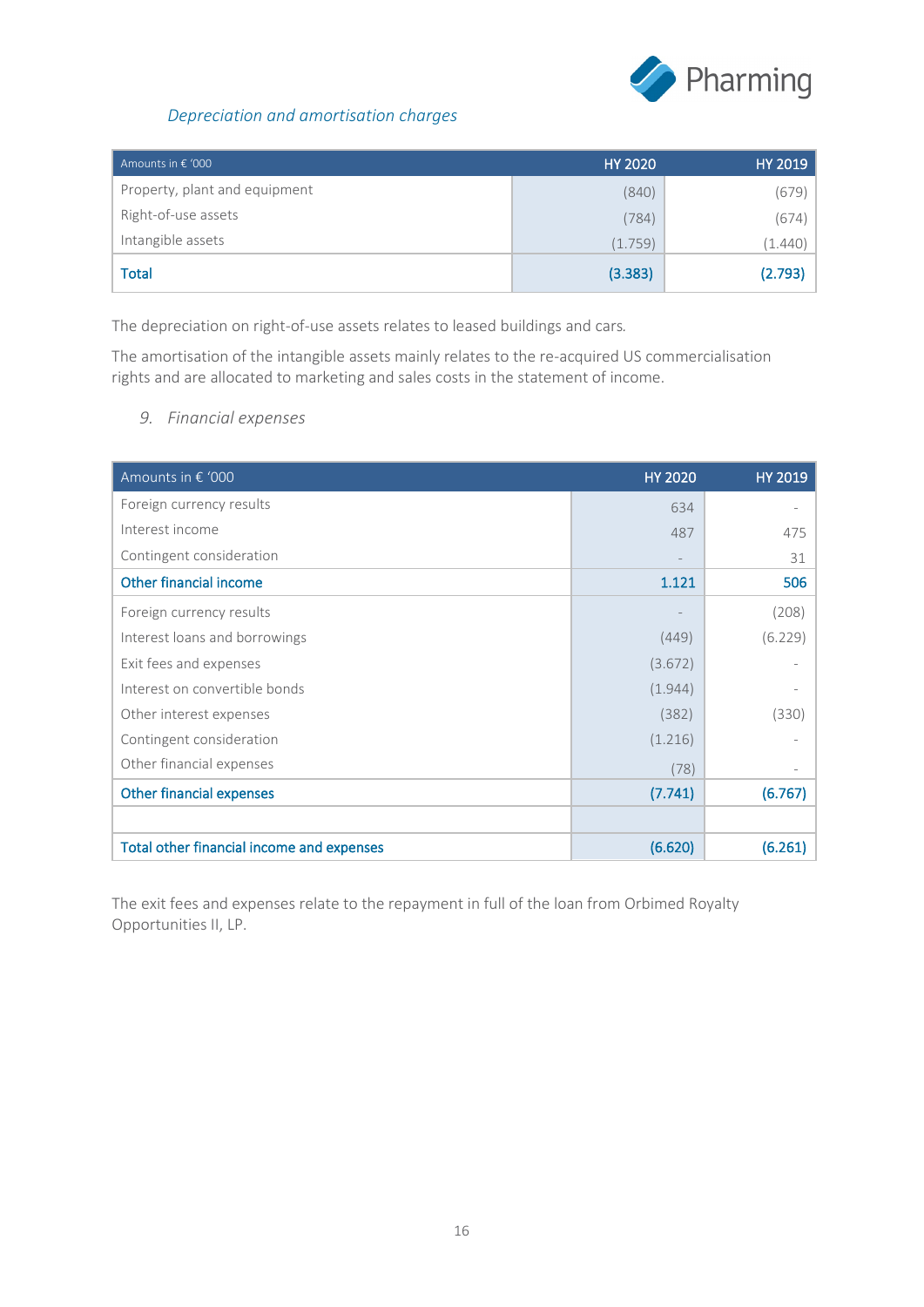

#### *10. Share of net profits in associates using the equity method*

On April 7<sup>th</sup>, 2019 Pharming Group, through its 100% subsidiary Pharming Technologies B.V., has taken a 43,85% stake in BioConnection B.V. through conversion of EUR 2.6 million of existing credits ("prepayments") and EUR 2.5 million of cash payment for a total of EUR 5.1 million.

In the Board of Management's judgement, the investment in BioConnection constitutes an investment in an unconsolidated structured entity, as Pharming has significant influence but does not have control of BioConnection and is embargoed by a shareholders agreement between the shareholders of BioConnection from influencing any activity between the two parties which is in any significant way different from the relationship which existed between the two prior to the investment. In addition to its carrying value for the investment, Pharming's risk is limited to the provision of a €3 million corporate guarantee in favour of ABN AMRO Bank in the unlikely event that BioConnection were to default on all its debts and its assets did not meet the outstanding liabilities owing to ABN AMRO Bank. In the opinion of the Board of Management, the fact that BioConnection is a growing profitable company which has met all its obligations as they became due since inception makes the likelihood of this guarantee ever being used very small. The guarantee is accounted for under IFRS 9 and appears as financial guarantee liabilities in Other financial liabilities.

The carrying amount of this investment has changed as follows:

| Amounts in $\epsilon$ '000          | 30 June<br>2020 | 31 December<br>2019 |
|-------------------------------------|-----------------|---------------------|
| <b>Balance at 1 January</b>         | 5.508           |                     |
| Carrying value initial recognition  |                 | 5.078               |
| Recognition of financial guarantee  |                 | 221                 |
| Amortization of financial guarantee | (13)            | (20)                |
| Profit (loss) for the period        | 121             | 229                 |
| <b>Balance at end of period</b>     | 5.616           | 5.508               |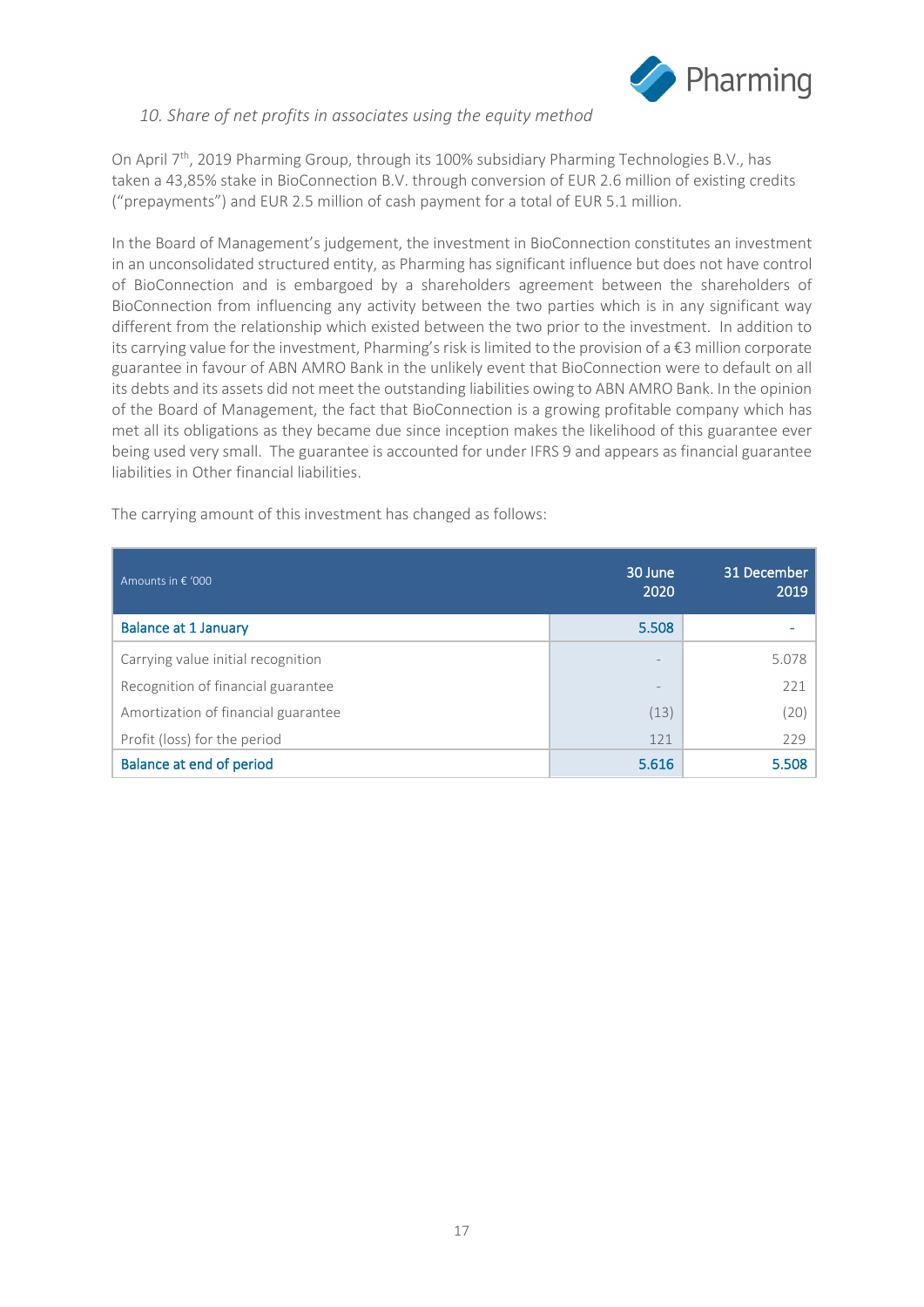

#### *11. Inventories*

Inventories include batches of RUCONEST® drug substance and product and skimmed milk available for production of RUCONEST®.

The inventory valuation at 30 June 2020 of €16.2 million (31 December 2019: €14.5 million) is stated net of a provision for impairment of €0.4 million (31 December 2019: €0.4 million) and net of a provision for obsolescence of €0 million (31 December 2019: €0.4 million).

| Amounts in $\epsilon$ '000      | 30 June<br>2020 | 31 December<br>2019 |
|---------------------------------|-----------------|---------------------|
| Finished goods                  | 8.436           | 10.320              |
| Work in progress                | 5.037           | 1.843               |
| Raw materials                   | 2.750           | 2.304               |
| <b>Balance at end of period</b> | 16.223          | 14.467              |

Changes in the adjustment to net realisable value:

| Amounts in € '000               | Period to<br>30 June<br>2020 | Period to<br>31 December<br>2019 |
|---------------------------------|------------------------------|----------------------------------|
| <b>Balance at 1 January</b>     | (830)                        | (927)                            |
| Addition to provision           | (536)                        | (1.010)                          |
| Release of provision            | 797                          | 328                              |
| Usage of provision              | 164                          | 779                              |
| <b>Balance at end of period</b> | (405)                        | (830)                            |

The main portion of inventories at 30 June 2020 has expiration dates starting beyond 2021 and is expected to be sold or used before expiration.

#### *12. Equity*

The Company's authorised share capital increased by 10% to €8.8 million and is divided into 880,000,000 ordinary shares with a nominal value of €0.01 each. All 637.703.008 shares outstanding at 30 June 2020 have been fully paid-up. Other reserves include those reserves related to currency translation, share-based compensation expenses and other equity-settled transactions. In the first half year of 2020 a total of 6.379.541 new shares have been issued resulting from conversion of warrants, the issuance of LTIP shares, and the exercise of options.

Please refer to the condensed consolidated statement of changes in equity.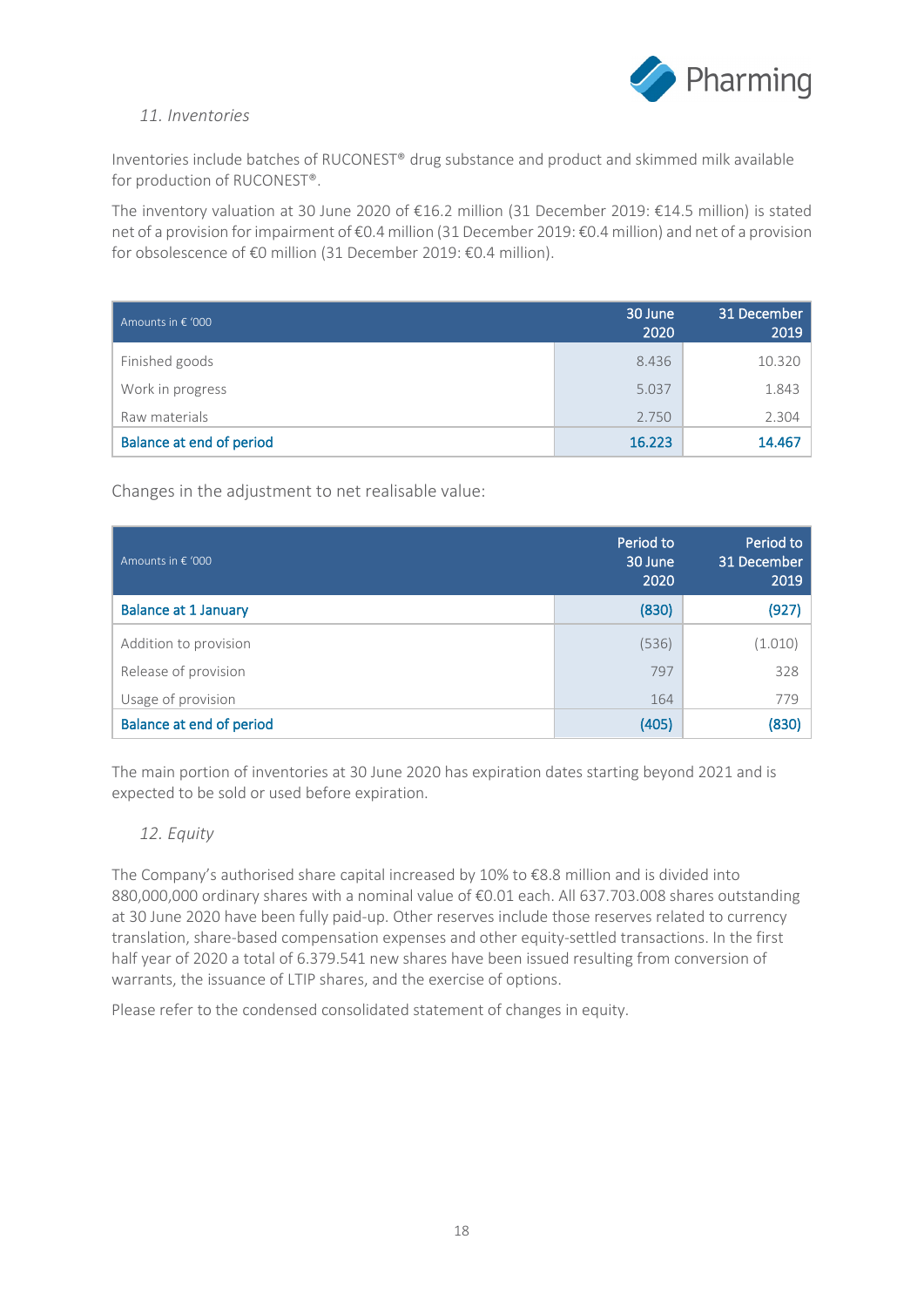

#### *13. Loans and borrowings*

In 2017, the Company entered into a debt facility with Orbimed Royalty Opportunities II, LP to raise US\$100 million (€91.3 million at 2017 exchange rate).

Under the terms and conditions of this debt facility, the lenders provided an amount of US\$100 million secured senior debt funding against 48 months promissory notes with interest of the sum of (i) the Applicable Margin of 11% plus (ii) the greater of (x) One-Month LIBOR and (y) 1.00%. Quarterly repayment of the loan has been started in September 2018. The Company has the option to prepay the loan before its maturity date. As further consideration for the facility, the lenders received a 4% warrant coverage (9,174,372 warrants) with a strike price of  $\epsilon$ 0.455 representing the closing price of Pharming shares immediately prior to the closing date, plus a 2.5% commitment fee of the principal sum and an assignment fee on the maturity date of US\$3.7 million. The warrants have been separated from the loan and recognised in equity. On repayment of the loan on January 25, 2020 the Company had to pay an exit fee of 5%.

Movements of the loan were as follows:

| Amounts in € '000                               | Period to<br>30 June<br>2020 | Period to<br>31 December<br>2019 |
|-------------------------------------------------|------------------------------|----------------------------------|
| Carrying value at 1 January                     | 45.590                       | 72.502                           |
| Amortised costs (financial income and expenses) | 449                          | 11.255                           |
| Interest paid (cash flow)                       | (346)                        | (8.419)                          |
| Repayment and exit fee                          | (46.140)                     | (31.406)                         |
| Revaluation loan                                | 447                          | 1.658                            |
| Carrying value at end of period                 |                              | 45.590                           |
| - Current portion<br>- Non-current portion      |                              | 45.590                           |

#### *14. Convertible bonds*

In January 2020, the Company offered €125 million of 5-year convertible bonds. The net proceeds of the issue of the bonds were used to redeem the balance of approximately US\$ 51 million of the loan with Orbimed Advisors in full, and the remaining balance of the net proceeds will also be used to support capital expenditure in relation to the expansion of the commercialisation and manufacturing infrastructure of the Company and also serve as funding for the launch of Pharming's recently acquired leniolisib product, as well as for additional acquisitions/in-licensing opportunities.

The bonds were issued at par and carry a coupon of 3.00% per annum payable semi-annually in arrears in equal instalments. Unless previously converted, redeemed or purchased and cancelled, the Bonds will be redeemed at par on 21 January 2025. The Bonds will be convertible into ordinary shares of the Company with an initial conversion price of €2.0028, which represented a premium of 40% above the volume weighted average price (VWAP) of an ordinary Pharming share on Euronext Amsterdam between opening of trading on the launch date and the pricing of the Bonds (which was €1.4306). This initial conversion price may be subject to customary adjustment provisions as set out in the terms and conditions of the Bonds. The number of ordinary shares initially underlying the Bonds is 62,412,622, representing 9.9% of the Company's current issued share capital.

These bonds are listed on the Frankfurt Exchange (Börse Frankfurt: PHARMING GRP 20/25 CV).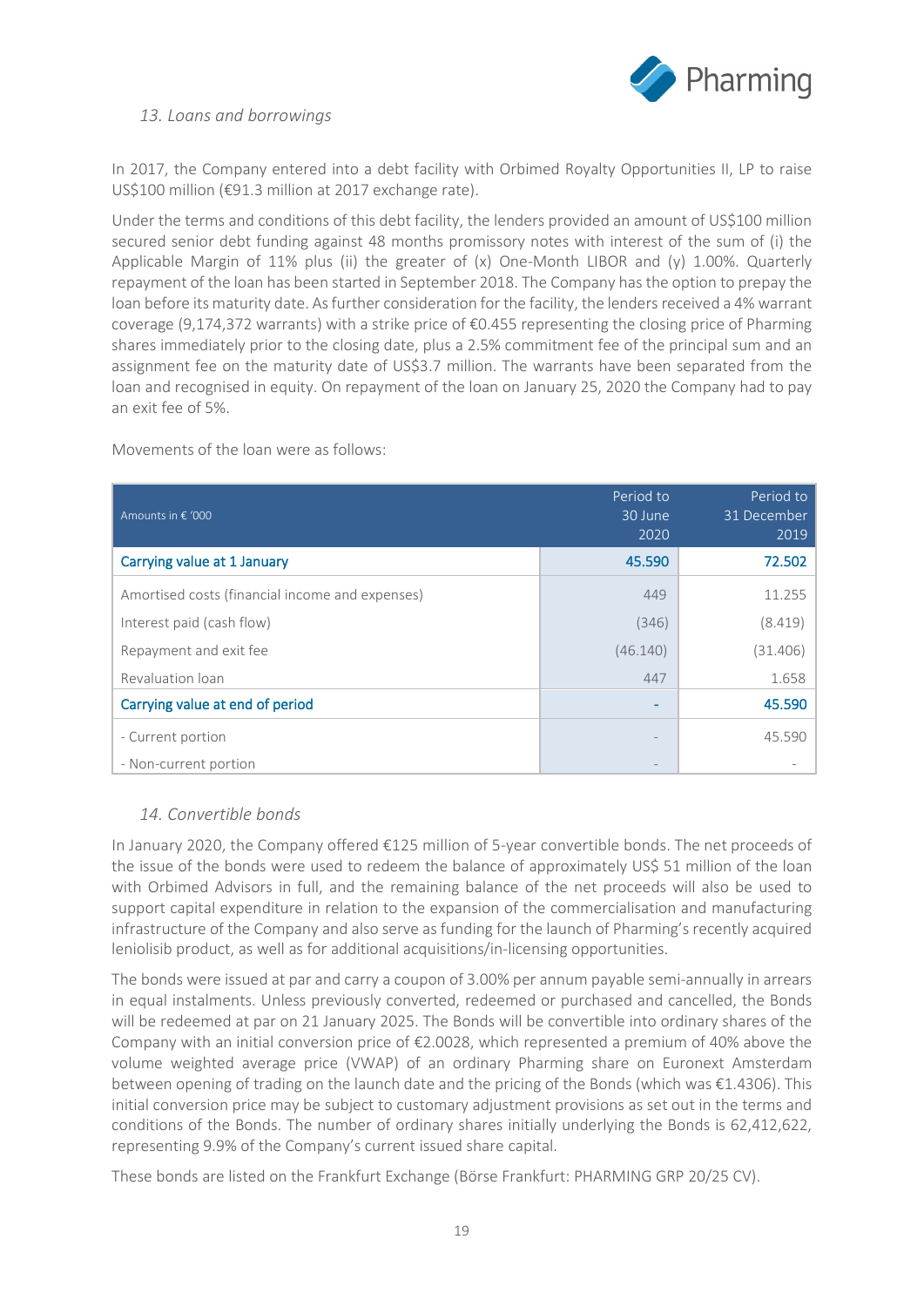

The convertible bonds comprise of two components. The first component is a financial liability, which represents Pharming's contractual obligation to deliver cash or another financial asset for payment of interest and principal, if not converted. The second component is an equity instrument as it represents a written call option granting the holder the right, for a specified period of time, to convert it into a fixed number of Pharming Group N.V. 's ordinary shares.

The fair value of the consideration in respect of the liability components is measured at the fair value of a similar liability that does not have any associated equity conversion option (IFRS 9 paragraph 5.1.1). This is the liability component's carrying amount at initial recognition.

The equity component will be measured at the residual difference between the nominal value and the fair value of a similar liability that does not have any asoociated equity conversion option ( IAS 32 paragraph 31).

Movements of the convertible bonds were as follows:

| Amounts in € '000                  | Period to<br>30 June<br>2020 |
|------------------------------------|------------------------------|
| <b>Balance at 1 January</b>        |                              |
| Carrying value initial recognition | 121.277                      |
| Interest paid (cash flow)          |                              |
| Amortization transaction cost      | 301                          |
| Accrued interest                   | 1.644                        |
| Carrying value at end of period    | 123.222                      |

## *15. Fully-diluted shares*

The total number of outstanding shares at 30 June 2020 was 637.703.008. The weighted average shares outstanding over the first half year were 634.155.889. The basic earnings per share, based on the weighted average, was € 0.029 for the first half year 2020.

For the first six month of 2020 and 2019, the basic and fully diluted profit per share were:

| Amounts in $\epsilon$ '000                                                         | <b>HY 2020</b> | HY 2019 |
|------------------------------------------------------------------------------------|----------------|---------|
| Net profit (loss) attributable to equity owners of the parent (in $\epsilon$ '000) | 18.143         | 13.594  |
| Weighted average shares outstanding (in '000)                                      | 634.156        | 623.157 |
| Basic profit (loss) per share (in $\epsilon$ )                                     | 0,029          | 0,022   |
| Weighted average fully-diluted shares outstanding (in '000)                        | 738.277        | 666.094 |
| Fully-diluted profit per share (in $\epsilon$ )                                    | 0,025          | 0,020   |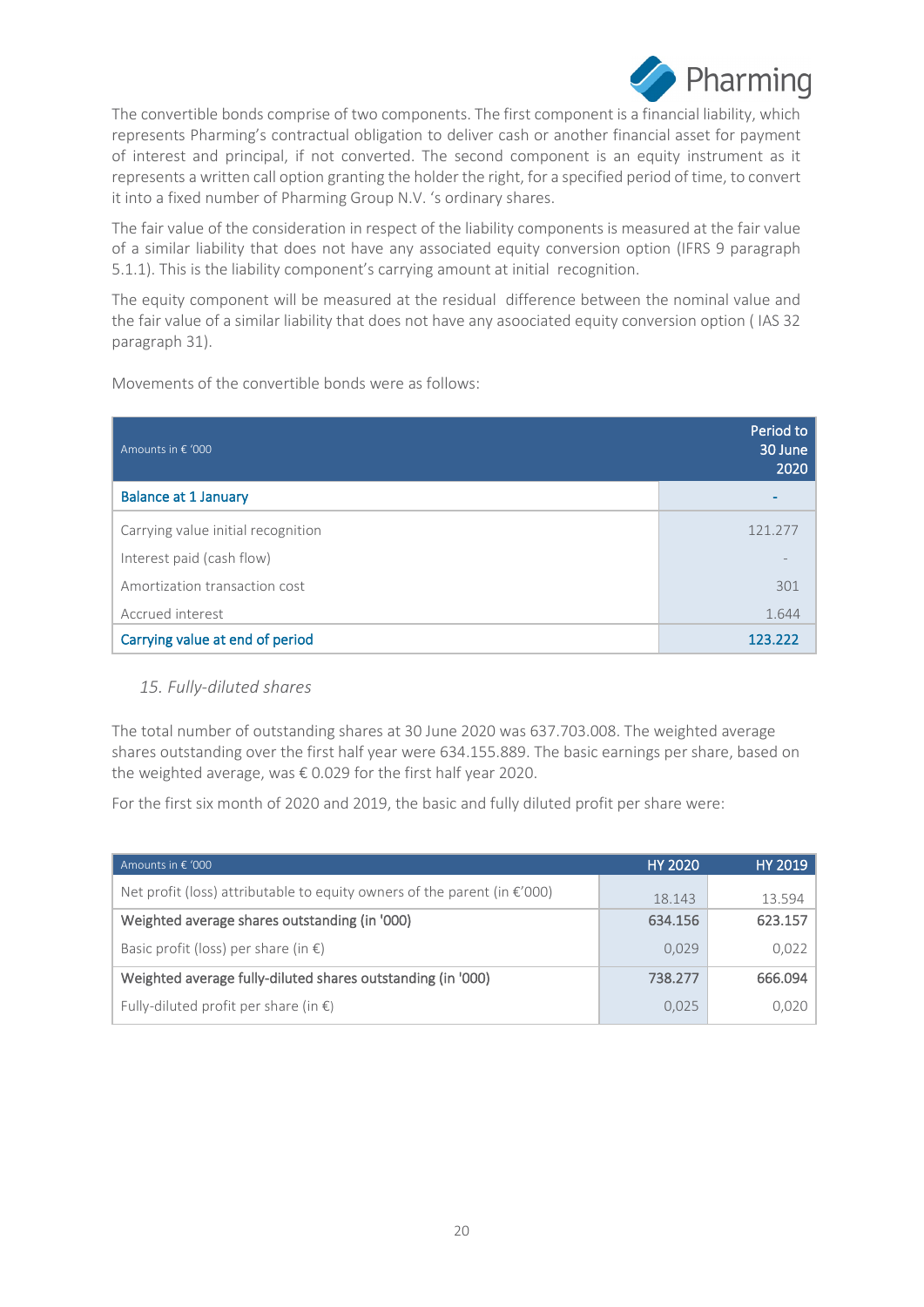

Since the reporting date, the company has issued 40.000 shares through the exercise of employee options. The number of issued shares as at 30 July 2020 is 637.743.008.

The composition of the number of shares and share rights outstanding as well as authorised share capital as at 30 June 2020 is provided in the following table:

|                             | 31 December<br>2019 | <b>Shares issued</b> | <b>Shares</b><br>reserved | 30 June 2020 |
|-----------------------------|---------------------|----------------------|---------------------------|--------------|
| Issued shares               | 631.323.467         | 6.379.541            |                           | 637.703.008  |
| Warrants                    | 208.944             |                      |                           | 208.944      |
| Options                     | 40.327.537          | (3.840.107)          | $\qquad \qquad -$         | 36.487.430   |
| Convertible bonds           |                     |                      | 62.412.622                | 62.412.622   |
| LTIP                        | 7.644.971           | (3.513.263)          |                           | 4.131.708    |
| <b>Fully-diluted shares</b> | 679.504.919         | (973.829)            | 62.412.622                | 740.943.712  |
| Available for issue         | 120.495.081         | 80.973.829           | (62.412.622)              | 139.056.288  |
| Authorised share capital    | 800.000.000         | 80,000,000           | $\overline{\phantom{a}}$  | 880,000,000  |

|                             | 30 June 2020 | Shares issued            | <b>Shares</b><br>reserved | 30 July 2020 |
|-----------------------------|--------------|--------------------------|---------------------------|--------------|
| Issued shares               | 637.703.008  | 40.000                   |                           | 637.743.008  |
| Warrants                    | 208.944      |                          |                           | 208.944      |
| Options                     | 36.487.430   | (40.000)                 | (131)                     | 36.447.299   |
| Convertible bonds           | 62.412.622   |                          |                           | 62.412.622   |
| LTIP                        | 4.131.708    | $\overline{\phantom{a}}$ |                           | 4.131.708    |
| <b>Fully-diluted shares</b> | 740.943.712  |                          | (131)                     | 740.943.581  |
| Available for issue         | 139.056.288  | $\qquad \qquad -$        | 131                       | 139.056.419  |
| Authorised share capital    | 880,000,000  | -                        | ۰                         | 880,000,000  |

#### *16. Intangible Assets*

In 2020 intangible assets increased mainly as result of the payment of €7.5 million, related to the reacquisition of the EU commercial rights, formerly owned by SOBI.

#### *17. Deferred tax assets*

The changes in the deferred tax asset can be summarised as the result of the payment of the contingent consideration of €16.5 million, leading to a tax effect of €4.1 million, and in addition taxable profits realised during H1 2020.

#### *18. Events since the end of the reporting period*

There have been no significant changes or material events since the reporting date.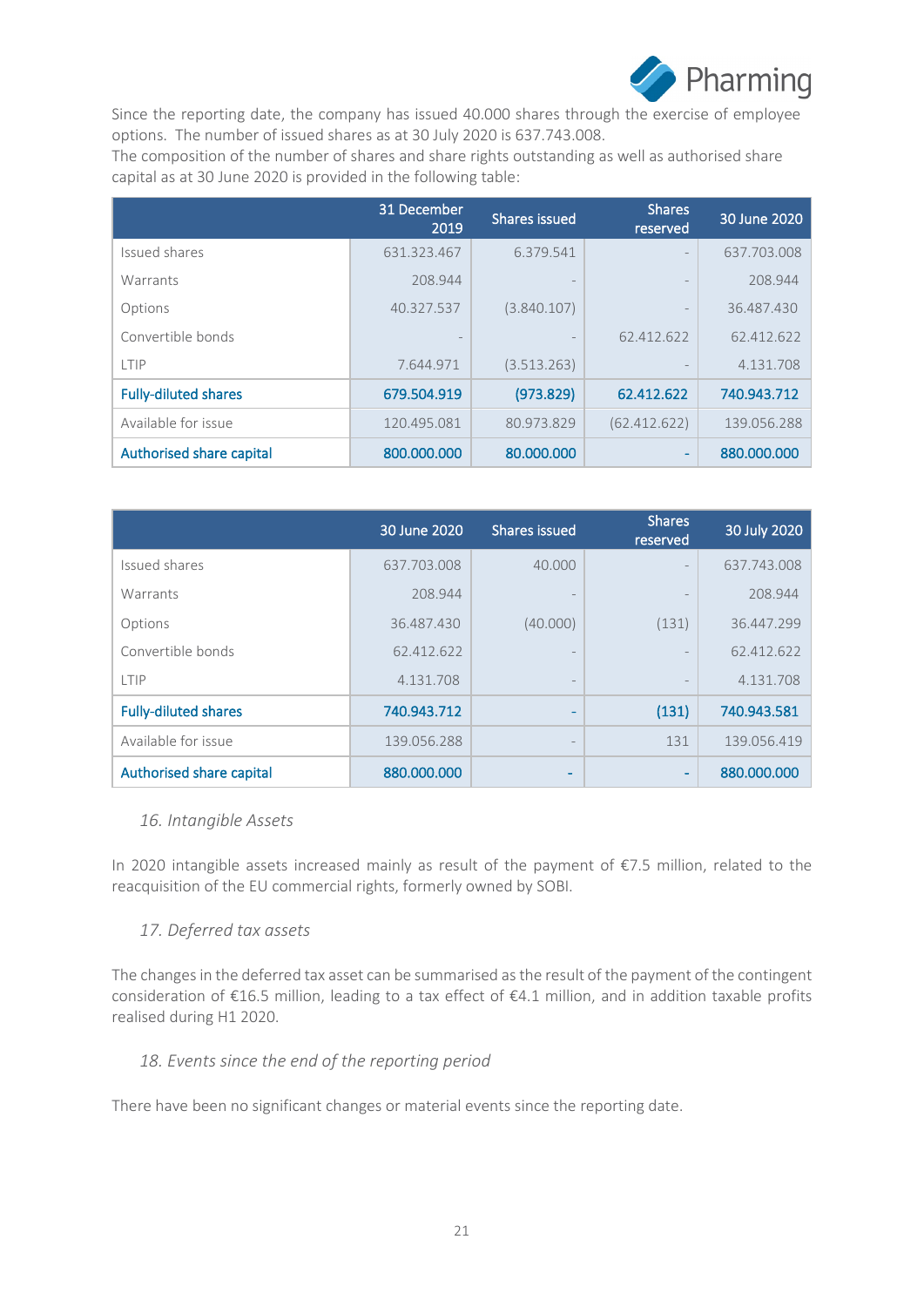

# Appendix: Main Condensed Consolidated Interim Financial Statements reported in US dollars

#### Condensed Consolidated Statement of Income in US Dollars For the period ended 30 June

| Amounts in \$ '000                                         | <b>HY 2020</b> | <b>HY 2019</b> |
|------------------------------------------------------------|----------------|----------------|
|                                                            |                |                |
| <b>Revenues</b>                                            | 97.827         | 88.152         |
| Costs of sales                                             | (10.885)       | (12.392)       |
| <b>Gross profit</b>                                        | 86.942         | 75.760         |
| Other income                                               | 525            | 167            |
| Research and development                                   | (17.658)       | (16.827)       |
| General and administrative                                 | (9.846)        | (7.739)        |
| Marketing and sales                                        | (24.283)       | (23.500)       |
| Costs                                                      | (51.787)       | (48.066)       |
| <b>Operating result</b>                                    | 35.680         | 27.861         |
| Fair value gain (loss) on revaluation derivatives          | 93             | (9)            |
| Other financial income                                     | 1.237          | 572            |
| Other financial expenses                                   | (8.252)        | (7.654)        |
| Financial income and expenses                              | (6.922)        | (7.091)        |
| Share of net profits in associates using the equity method | 134            | 338            |
| Result before income tax                                   | 28.892         | 21.108         |
| Income tax credit (expense)                                | (8.561)        | (5.732)        |
| Net result for the year                                    | 20.331         | 15.376         |
| Attributable to:                                           |                |                |
| Owners of the parent                                       | 20.331         | 15.376         |
| <b>Total net result</b>                                    | 20.331         | 15.376         |
| Basic earnings per share (\$)                              | 0,032          | 0,025          |
| Fully-diluted earnings per share (\$)                      | 0,028          | 0,023          |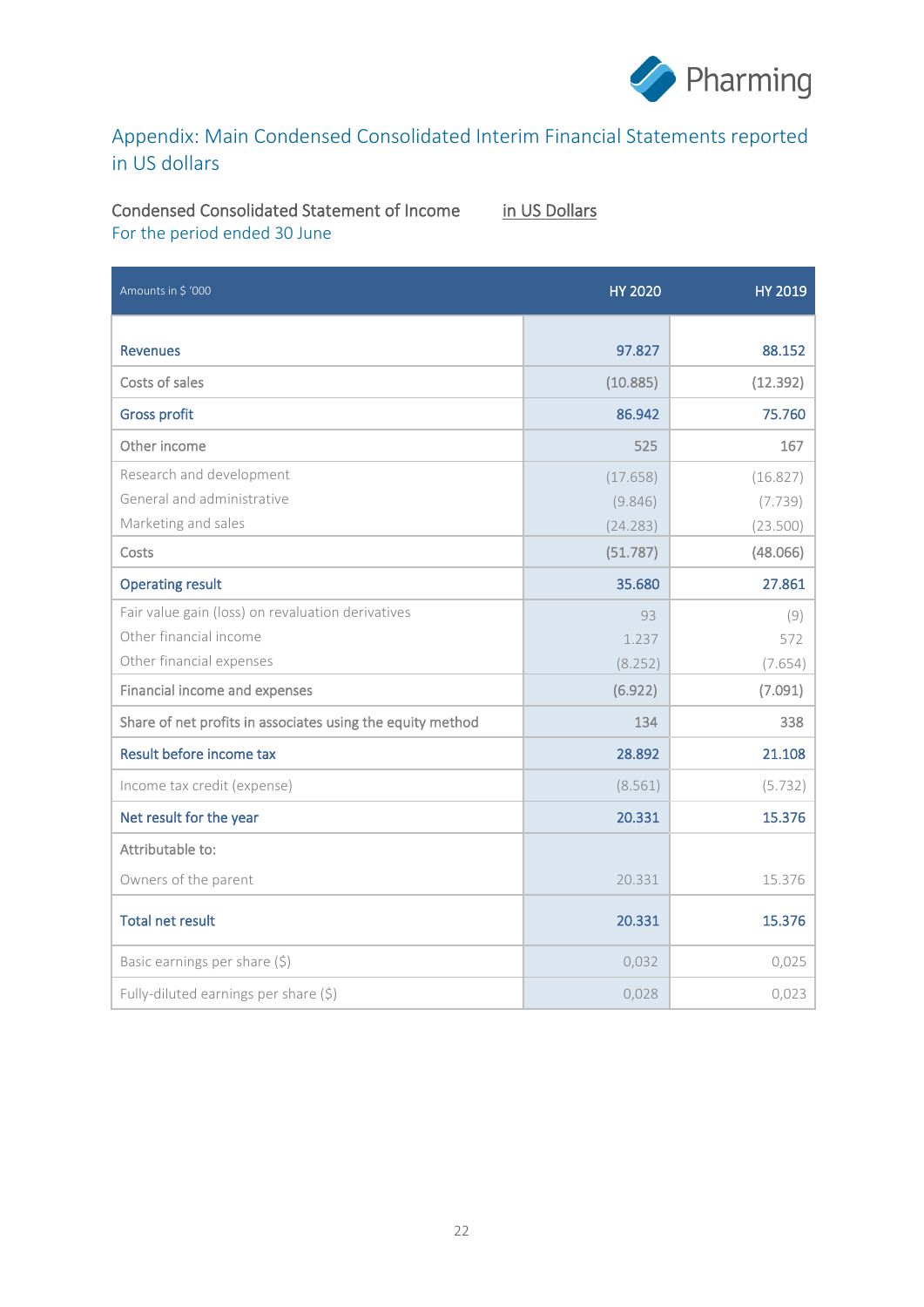

## Condensed consolidated Balance Sheet in US Dollars

# As at date shown

| Amounts in \$ '000                                | 30 June<br>2020 | 31 December<br>2019 |
|---------------------------------------------------|-----------------|---------------------|
|                                                   |                 |                     |
| Intangible assets                                 | 86.532          | 79.405              |
| Property, plant and equipment                     | 9.803           | 9.591               |
| Right-of-use assets                               | 5.921           | 6.705               |
| Deferred tax assets                               | 25.305          | 32.061              |
| Investments accounted for using the equity method | 6.293           | 6.177               |
| Restricted cash                                   | 2.547           | 2.543               |
| Non-current assets                                | 136.401         | 136.482             |
| Inventories                                       | 18.180          | 16.223              |
| Trade and other receivables                       | 29.568          | 28.861              |
| Cash and cash equivalents                         | 171.208         | 74.348              |
| <b>Current assets</b>                             | 218.956         | 119.432             |
| <b>Total assets</b>                               | 355.357         | 255.915             |
|                                                   |                 |                     |
| Share capital                                     | 7.146           | 7.079               |
| Share premium                                     | 443.794         | 439.887             |
| Legal reserves                                    | 4.268           | 4.169               |
| Accumulated deficit                               | (312.255)       | (333.749)           |
| Shareholders' equity                              | 142.954         | 117.387             |
| Convertible bonds                                 | 138.082         |                     |
| Lease liabilities                                 | 4.632           | 4.893               |
| Other financial liabilities                       | 20.505          | 36.643              |
| Non-current liabilities                           | 163.219         | 24.273              |
| Loans and borrowings                              |                 | 51.125              |
| Derivative financial liabilities                  | 207             | 301                 |
| Trade and other payables                          | 47.244          | 40.647              |
| Lease liabilities                                 | 1.733           | 2.182               |
| Other financial liabilities                       |                 | 20.000              |
| <b>Current liabilities</b>                        | 49.184          | 94.484              |
| <b>Total equity and liabilities</b>               | 355.357         | 255.915             |